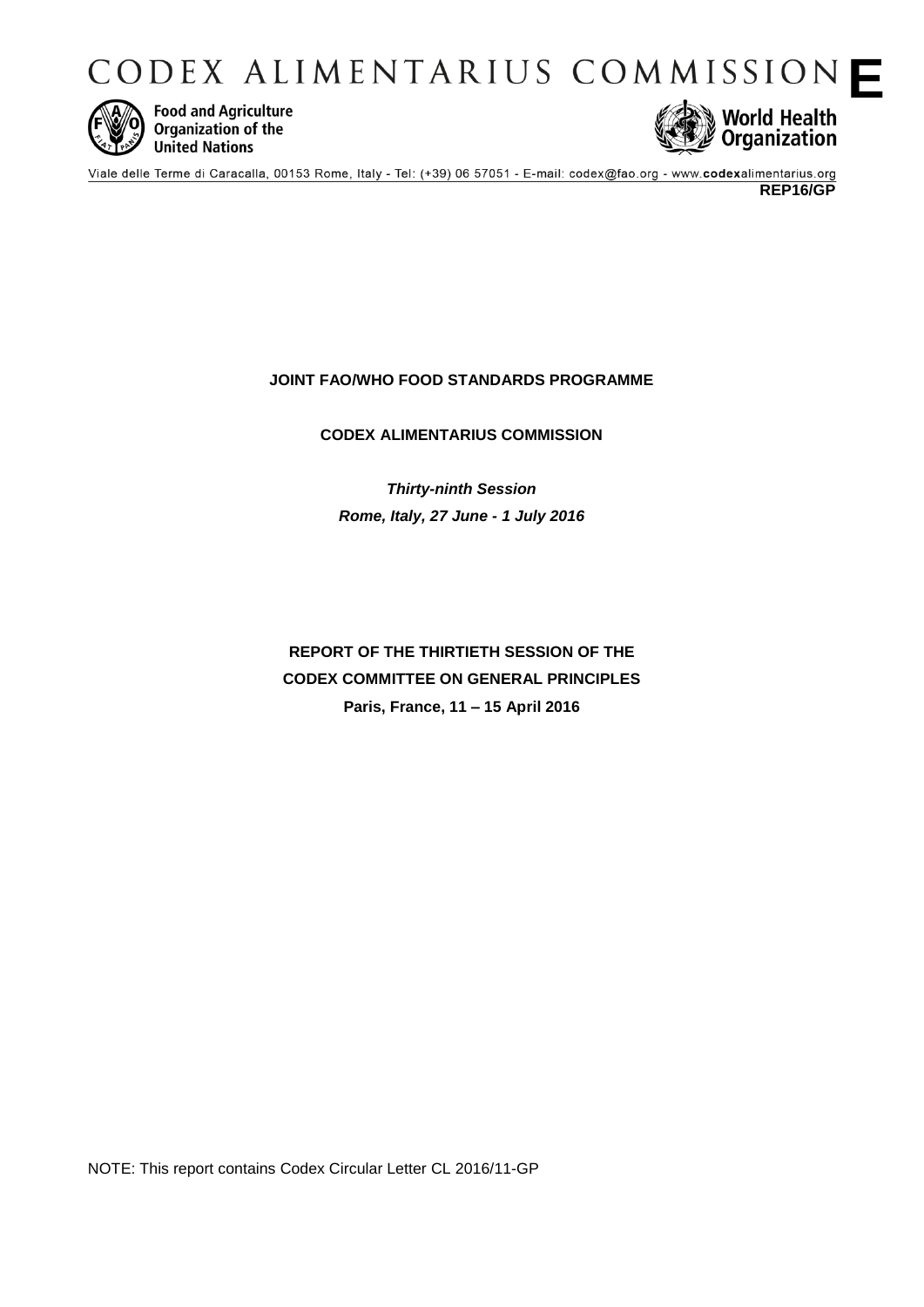CODEX ALIMENTARIUS COMMISSION



**Food and Agriculture** Organization of the **United Nations** 



Viale delle Terme di Caracalla, 00153 Rome, Italy - Tel: (+39) 06 57051 - E-mail: codex@fao.org - www.codexalimentarius.org **CL 2016/11-GP April 2016**

- **To**: Codex Contact Points Interested International Organizations
- **From**: Secretariat, Codex Alimentarius Commission, Joint FAO/WHO Food Standards Programme Viale delle Terme di Caracalla 00153 Rome, Italy

# **Subject: Distribution of the Report of the Thirtieth Session of the Codex Committee on General Principles (REP16/GP)**

The report of the Thirtieth Session of the Codex Committee on General Principles will be considered by the 39 th Session of the Codex Alimentarius Commission (Rome, Italy, 27 June - 1 July 2016).

# **MATTERS FOR CONSIDERATION BY THE 39 TH SESSION OF THE CODEX ALIMENTARIUS COMMISSION**

Terms of Reference of the Secretariat-led Internal review of Codex work management (para. 39 and App. II)

Governments and international organizations wishing to submit comments on the above text should do so in writing to the Secretariat, Codex Alimentarius Commission, Joint FAO/WHO Food Standards Programme, FAO, Viale delle Terme di Caracalla, 00153 Rome, Italy (e-mail: [codex@fao.org\)](mailto:codex@fao.org) **before 31 May 2016.**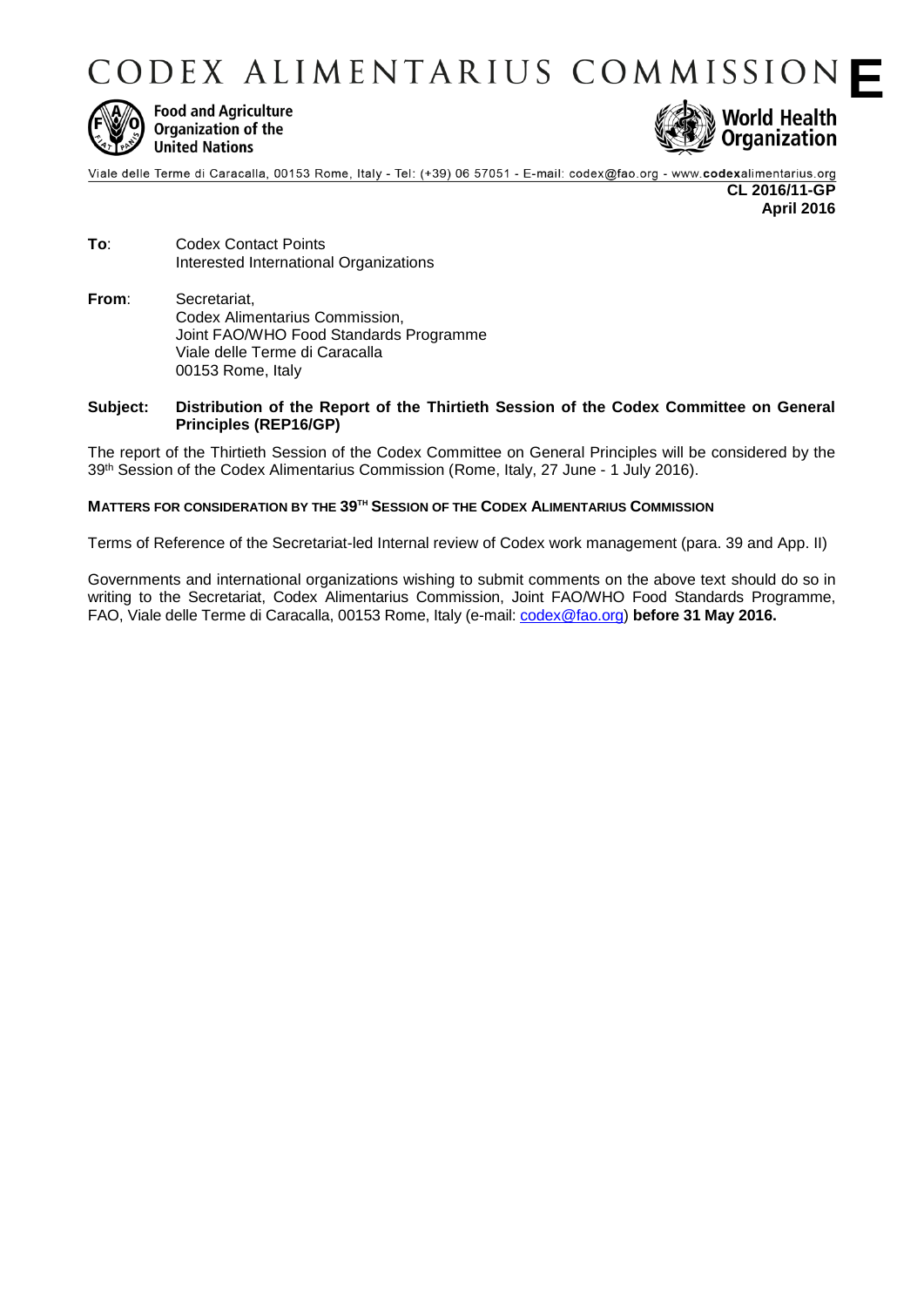# **TABLE OF CONTENTS**

# **Paragraphs**

| Codex Work Management and Functioning of the Executive Committee                             |  |
|----------------------------------------------------------------------------------------------|--|
| Consistency of the Risk Analysis Texts across the Relevant Committees (Agenda item 4)  40-58 |  |
|                                                                                              |  |
|                                                                                              |  |

# **Appendices**

| Appendix II: Terms of Reference for a Codex Secretariat-led internal review of |  |
|--------------------------------------------------------------------------------|--|
|                                                                                |  |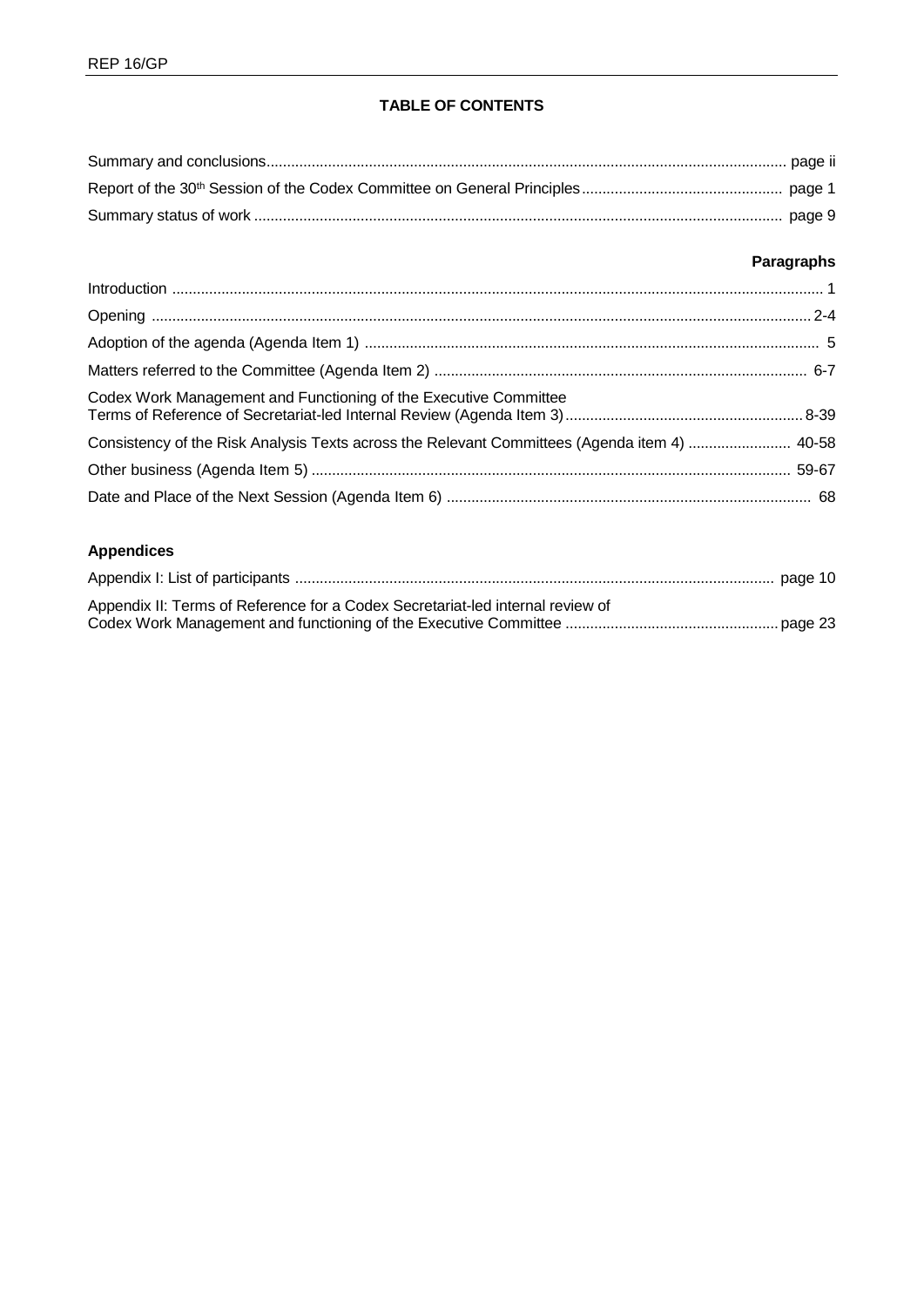# **SUMMARY AND CONCLUSIONS**

# **Matters for adoption by the 39th Session of the Commission**:

The Committee forwarded for adoption amendments to the following sub-sections of Section II of the Procedural Manual as proposed by CCMAS:

- Section "Principles for the Establishment of Codex Methods of Analysis", sub-section "Working Instructions for the Implementation of the Criteria Approach in Codex" (para 7); and
- Section "Format for Codex Commodity Standards", sub-section "Methods of Analysis and Sampling". (para 7)

# **Matters of interest to the Executive Committee and the Commission**:

The Committee:

- Forwarded the revised Terms of Reference of the Secretariat-led Internal review of Codex work management to CCEXEC71 and CAC39 (para. 39 and Appendix II);
- Recommended to the Commission that with regard to the Consistency of the Risk Analysis Texts across the Relevant Committees:
	- $\circ$  CCNFSDU should revise the text on nutritional risk analysis and consider how to include JEMNU as a primary source of scientific advice (para. 55); and
	- o The Secretariat should address minor numbering issues in the texts for CCCF, CCRVDF and CCPR with the relevant Committees (para. 55).

# **Other matters of interest**:

The following issues were presented:

(i) Discussion Paper on work carried out by Committees working by correspondence only (paras 59-60);

(ii) Information Paper on Emerging Issues: A proposed Risk Management Approach to Address Detection in Food of Chemicals of Very Low Public Health Concern (para. 61 ); and

(iii) concerns on the migration of the Codex website to a new domain within the FAO domain (paras 62-67).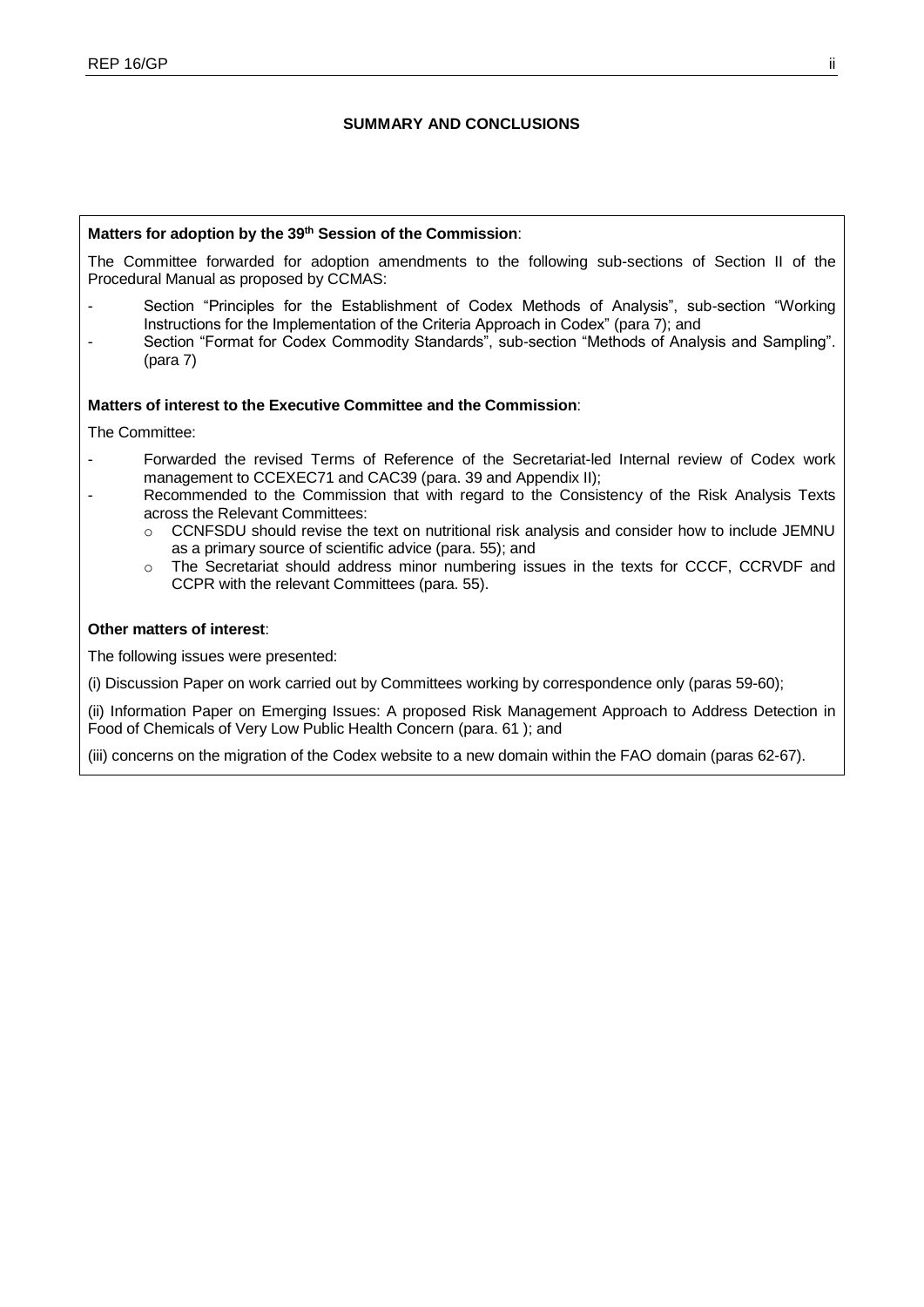# **INTRODUCTION**

1. The Codex Committee on General Principles (CCGP) held its Thirtieth Session in Paris, France, from 11 to 15 April 2016 at the kind invitation of the Government of the French Republic. Professor Michel Thibier (France) chaired the session. The session was attended by delegates representing 72 member countries, one member organization, one observer country, and 9 international organizations. A full list of participants, including FAO,WHO and French and Codex Secretariats, is attached as Appendix I.

# **OPENING**

- 2. Mr Jean-Louis Gérard, Assistant Director for Food and Agricultural Markets, Ministry for the Economy, Industrial Renewal and the Digital Sector, opened the Session and welcomed the participants on behalf of the French Government. In his opening remarks, Mr Gérard reminded the Committee that although short, the agenda of the meeting contained some significant tasks such as determining the Terms of Reference for the internal review of Codex work management, as well as assessing the consistency of the Codex texts on risk analysis. He further added that a special session to address the funding of the Codex Trust Fund, open to delegates from both donor and recipient countries, would be held on Tuesday afternoon after the plenary.
- 3. The representatives of FAO and WHO also welcomed the participants and noted their appreciation to the Government of France for the flexibility that they have shown in having accomodated the needs of the Committee to meet annually for the last three years. They wished the participants a productive session.

# **Division of Competence**

4. The Committee noted the division of competence between the European Union and its Member States, according to paragraph 5, Rule II of the Procedure of the Codex Alimentarius Commission, as presented in [CRD1.](http://www.fao.org/fao-who-codexalimentarius/sh-proxy/en/?lnk=1&url=https%253A%252F%252Fworkspace.fao.org%252Fsites%252Fcodex%252FMeetings%252FCX-716-30%252FCRD%252Fgp30_crd01e.pdf)

# **ADOPTION OF THE AGENDA (Agenda Item 1)**<sup>1</sup>

- 5. The Committee adopted the Provisional Agenda as its Agenda for the Session and agreed to include the following matters under Agenda Item 5 "Other Business":
	- Work carried out by Committees working by correspondence only prepared by France and Germany [\(CRD2\)](http://www.fao.org/fao-who-codexalimentarius/sh-proxy/en/?lnk=1&url=https%253A%252F%252Fworkspace.fao.org%252Fsites%252Fcodex%252FMeetings%252FCX-716-30%252FCRD%252Fgp30_crd02e.pdf);
	- Emerging Issues: A proposed Risk Management Approach to Address Detection in Food of Chemicals of very low public health concern - prepared by New Zealand [\(CRD7\)](http://www.fao.org/fao-who-codexalimentarius/sh-proxy/en/?lnk=1&url=https%253A%252F%252Fworkspace.fao.org%252Fsites%252Fcodex%252FMeetings%252FCX-716-30%252FCRD%252Fgp30_crd07x.pdf);
	- Migration of the Codex website domain to the FAO domain proposed by Chile.

# **MATTERS REFERRED TO THE COMMITTEE (Agenda Item 2)**<sup>2</sup>

6. The Committee noted that several matters arising from CAC38 were for information while others would be discussed under relevant agenda items.

# **Committee on Methods of Analysis and Sampling, 37th Session (CCMAS37)**

Section "Principles for the Establishment of Codex Methods of Analysis", sub-section "Working Instructions for the Implementation of the Criteria Approach in Codex"; and

Section "Format for Codex Commodity Standards", sub-section "Methods of Analysis and Sampling".

7. The Committee endorsed the amendments to the Procedural Manual, as proposed by CCMAS37.

<sup>-</sup><sup>1</sup> [CX/GP 16/30/1.](http://www.fao.org/fao-who-codexalimentarius/sh-proxy/en/?lnk=1&url=https%253A%252F%252Fworkspace.fao.org%252Fsites%252Fcodex%252FMeetings%252FCX-716-30%252FCRD%252Fgp30_crd01e.pdf)

<sup>&</sup>lt;sup>2</sup> [CX/GP 16/30/2; CX/GP 16/30/2-Add.1](http://www.fao.org/fao-who-codexalimentarius/sh-proxy/en/?lnk=1&url=https%253A%252F%252Fworkspace.fao.org%252Fsites%252Fcodex%252FMeetings%252FCX-716-30%252FWorking%2BDocuments%252Fgp30_02e.pdf) Matters Arising from the 37<sup>th</sup> Session of the Committee on Methods of Analysis and Sampling (CCMAS37); Comments by Senegal [\(CRD3\)](http://www.fao.org/fao-who-codexalimentarius/sh-proxy/en/?lnk=1&url=https%253A%252F%252Fworkspace.fao.org%252Fsites%252Fcodex%252FMeetings%252FCX-716-30%252FCRD%252Fgp30_crd03x.pdf); Nigeria [\(CRD6\)](http://www.fao.org/fao-who-codexalimentarius/sh-proxy/en/?lnk=1&url=https%253A%252F%252Fworkspace.fao.org%252Fsites%252Fcodex%252FMeetings%252FCX-716-30%252FCRD%252Fgp30_crd06x.pdf); India [\(CRD16\)](http://www.fao.org/fao-who-codexalimentarius/sh-proxy/en/?lnk=1&url=https%253A%252F%252Fworkspace.fao.org%252Fsites%252Fcodex%252FMeetings%252FCX-716-30%252FWorking%2BDocuments%252Fgp30_02e.pdf); Guinea [\(CRD17\)](http://www.fao.org/fao-who-codexalimentarius/sh-proxy/en/?lnk=1&url=https%253A%252F%252Fworkspace.fao.org%252Fsites%252Fcodex%252FMeetings%252FCX-716-30%252FCRD%252Fgp30_crd17x.pdf).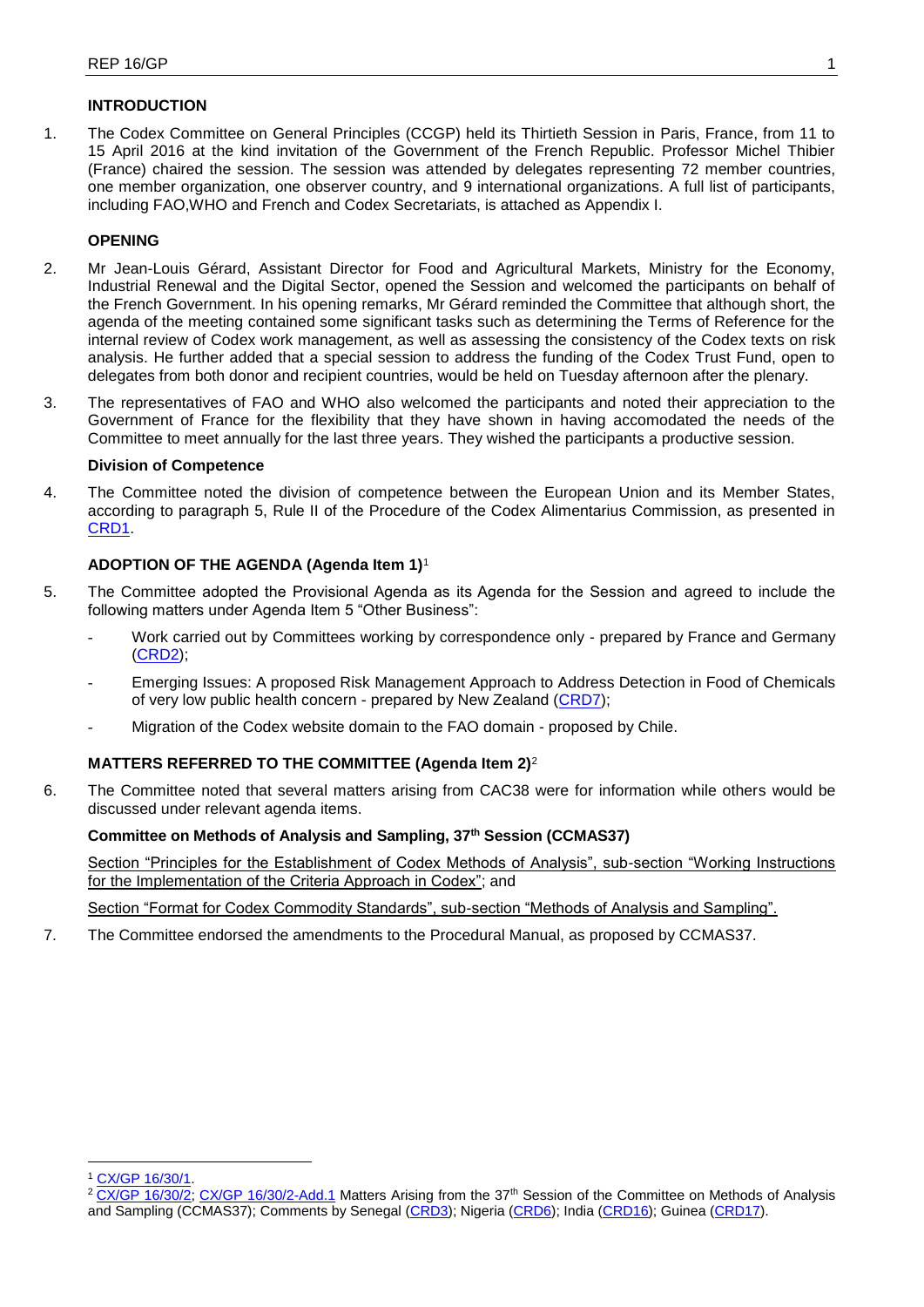-

# **CODEX WORK MANAGEMENT AND FUNCTIONING OF THE EXECUTIVE COMMITTEE - TERMS OF REFERENCE OF SECRETARIAT-LED INTERNAL REVIEW (Agenda Item 3)**<sup>3</sup>

8. The Codex Secretariat provided an overview and timeline of the issue under consideration and explained the approach followed in producing the Terms of Reference (ToR) of the Secretariat-led internal review and the expected output of the Committee discussion, i.e. a revised set of ToR for consideration by the Commission.

# **General discussion**

- 9. The discussion reflected different positions regarding the review of Codex work management and functioning of the Executive Committee, namely: not supporting the review; supporting an internal (Secretariat-led) and external review conducted in parallel; supporting in principle the internal review.
- 10. More specifically, delegations who intervened expressed the following views:
	- (i) While the review could be useful to improve the Codex management process, the review is not timely and may not lead to a judicious use of resources, because only seven years have passed since 2009, when the implementation of the recommendations of the 2002 Independent Evaluation of Codex ("2002 Evaluation") was considered completed;
	- (ii) No gaps have been identified in the work of CCEXEC; there should be a clear justification for carrying out the review, and its purpose should be further clarified and be more specific;
	- (iii) The proposed review focuses on CCEXEC efficiency and there is currently no compelling evidence that inefficiencies in work management are leading to public health and international food trade being compromised;
	- (iv) The internal review should provide in-depth considerations on the performance of CCEXEC; the scope of the review should not be over-ambitious and concentrate on the key issues related to the enhancement of Codex efficiency and effectiveness;
	- (v) The review should be limited to the CCEXEC
	- (vi) Limiting the review to the CCEXEC would be unfortunate and not give the information relelvant to considering the efficiency of Codex
	- (vii) More examination and analysis of the situation are necessary before carrying out the review, e.g. information on obstacles preventing the smooth running of Codex; information on meetings of Codex subsidiary bodies and working groups; interval between meetings; translation of documents;
	- (viii) The proposed review duplicates the work of monitoring the implementation of the Codex Strategic Plan 2014-2019 ("Strategic Plan"), which also addresses the scope of the proposed review; the Strategic Plan has measurable indicators and outputs and it might be better to focus now on the implementation of the Strategic Plan and take more time to develop and start an evidence-based and member-driven review process;
	- (ix) The need for a review should result from monitoring the Strategic Plan; if the review goes ahead it should be in line with Strategic Goal 4 "*Implement effective and efficient work management systems and practices*" of the Strategic Plan and should be based on clear evidence;
	- (x) The review is a costly exercise and it would be important to use existing mechanisms to monitor Codex work management; Strategic Goal 4 sets a useful framework for continuous review of Codex work and for ensuring effective implementation of the Codex programme; the Review should rather be conducted after the completion of the Strategic Plan; current efforts should focus on the implementation of the Strategic Plan, and in particular of Strategic Goal 4;
	- (xi) The Strategic Plan should form the basis for the review and the review should not be limited only to Strategic Goal 4:
	- (xii) The resources necessary for carrying out the review could be better used for other purposes, e.g. to support the implementation of Codex Trust Fund 2 (CTF2); to improve timely availability and translation of Codex working documents; to speed up the Codex standard development process;

<sup>3</sup> [CX/GP 16/30/3;](http://www.fao.org/fao-who-codexalimentarius/sh-proxy/en/?lnk=1&url=https%253A%252F%252Fworkspace.fao.org%252Fsites%252Fcodex%252FMeetings%252FCX-716-30%252FWorking%2BDocuments%252FGP30_03e.pdf) Comments by Australia, Canada, Colombia, Costa Rica, Cuba, Dominican Republic, European Union, Islamic Republic of Iran, Japan, Nicaragua, Norway, Switzerland and United States of America [\(CX/GP 16/30/3-Add.1\)](http://www.fao.org/fao-who-codexalimentarius/sh-proxy/en/?lnk=1&url=https%253A%252F%252Fworkspace.fao.org%252Fsites%252Fcodex%252FMeetings%252FCX-716-30%252FWorking%2BDocuments%252Fgp30_03_add1e.pdf); Brazil, Ghana, Kenya, New Zealand, the Philippines, Thailand and African Union [\(CX/GP 16/30/3-Add.2\)](http://www.fao.org/fao-who-codexalimentarius/sh-proxy/en/?lnk=1&url=https%253A%252F%252Fworkspace.fao.org%252Fsites%252Fcodex%252FMeetings%252FCX-716-30%252FWorking%2BDocuments%252Fgp30_03_add2x.pdf); Senegal [\(CRD3\)](http://www.fao.org/fao-who-codexalimentarius/sh-proxy/en/?lnk=1&url=https%253A%252F%252Fworkspace.fao.org%252Fsites%252Fcodex%252FMeetings%252FCX-716-30%252FCRD%252Fgp30_crd03x.pdf); Costa Rica, Dominican Republic, Ecuador, Paraguay [\(CRD5\)](http://www.fao.org/fao-who-codexalimentarius/sh-proxy/en/?lnk=1&url=https%253A%252F%252Fworkspace.fao.org%252Fsites%252Fcodex%252FMeetings%252FCX-716-30%252FCRD%252Fgp30_crd05x.pdf); Nigeria [\(CRD6\)](http://www.fao.org/fao-who-codexalimentarius/sh-proxy/en/?lnk=1&url=https%253A%252F%252Fworkspace.fao.org%252Fsites%252Fcodex%252FMeetings%252FCX-716-30%252FCRD%252Fgp30_crd06x.pdf); Republic of Korea [\(CRD8\)](http://www.fao.org/fao-who-codexalimentarius/sh-proxy/en/?lnk=1&url=https%253A%252F%252Fworkspace.fao.org%252Fsites%252Fcodex%252FMeetings%252FCX-716-30%252FCRD%252Fgp30_crd08x.pdf); Malaysia [\(CRD10\)](http://www.fao.org/fao-who-codexalimentarius/sh-proxy/en/?lnk=1&url=https%253A%252F%252Fworkspace.fao.org%252Fsites%252Fcodex%252FMeetings%252FCX-716-30%252FCRD%252Fgp30_crd10x.pdf); Ecuador [\(CRD11\)](http://www.fao.org/fao-who-codexalimentarius/sh-proxy/en/?lnk=1&url=https%253A%252F%252Fworkspace.fao.org%252Fsites%252Fcodex%252FMeetings%252FCX-716-30%252FCRD%252Fgp30_crd11x.pdf); El Salvador [\(CRD12\)](http://www.fao.org/fao-who-codexalimentarius/sh-proxy/en/?lnk=1&url=https%253A%252F%252Fworkspace.fao.org%252Fsites%252Fcodex%252FMeetings%252FCX-716-30%252FCRD%252Fgp30_crd12x.pdf); Argentina [\(CRD13\)](http://www.fao.org/fao-who-codexalimentarius/sh-proxy/en/?lnk=1&url=https%253A%252F%252Fworkspace.fao.org%252Fsites%252Fcodex%252FMeetings%252FCX-716-30%252FCRD%252Fgp30_crd13x.pdf); Mali [\(CRD14\)](http://www.fao.org/fao-who-codexalimentarius/sh-proxy/en/?lnk=1&url=https%253A%252F%252Fworkspace.fao.org%252Fsites%252Fcodex%252FMeetings%252FCX-716-30%252FCRD%252Fgp30_crd14x.pdf); Uruguay [\(CRD15\)](http://www.fao.org/fao-who-codexalimentarius/sh-proxy/en/?lnk=1&url=https%253A%252F%252Fworkspace.fao.org%252Fsites%252Fcodex%252FMeetings%252FCX-716-30%252FCRD%252Fgp30_crd15x.pdf); India [\(CRD16\)](http://www.fao.org/fao-who-codexalimentarius/sh-proxy/en/?lnk=1&url=https%253A%252F%252Fworkspace.fao.org%252Fsites%252Fcodex%252FMeetings%252FCX-716-30%252FCRD%252Fgp30_crd16x.pdf); Guinea [\(CRD17\)](http://www.fao.org/fao-who-codexalimentarius/sh-proxy/en/?lnk=1&url=https%253A%252F%252Fworkspace.fao.org%252Fsites%252Fcodex%252FMeetings%252FCX-716-30%252FCRD%252Fgp30_crd17x.pdf).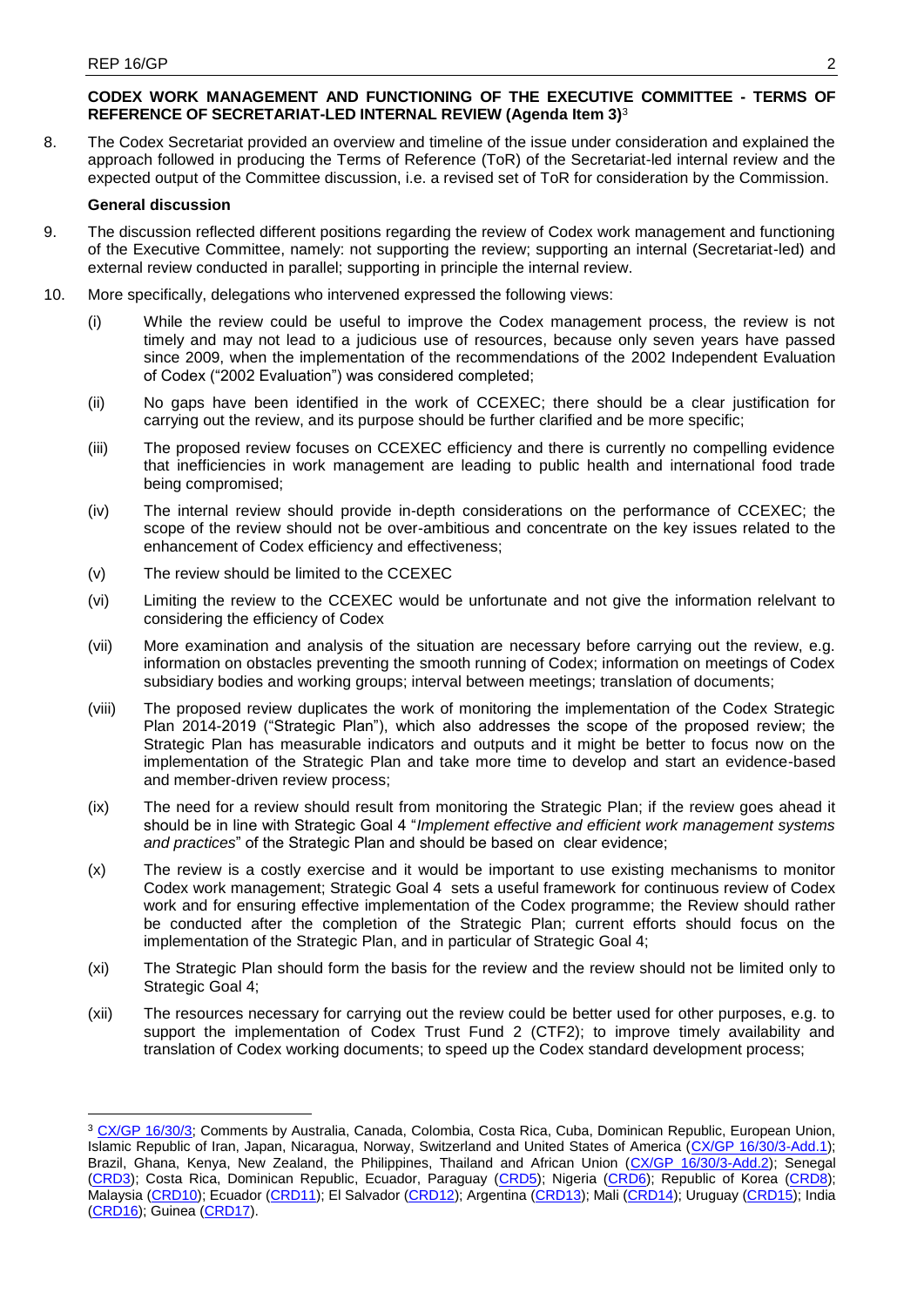- (xiii) The resources required by the review are minimal compared to the costs already invested in the two year discussion on this issue; the resources invested in the review would result in improved efficiency and effectiveness and thus savings in the future;
- (xiv) The review should focus on the six key areas identified by CCEXEC70 and noted by CAC38 in its conclusion;
- (xv) The scope of the review should also consider matters related to emerging issues and cross collaboration between committees.; these are urgent operational matters that Codex is currently confronted with;
- (xvi) The autonomy of Codex Alimentarius in relation to the parent organizations should be preserved. The involvement of FAO/WHO Coordinating Committees (RCCs) in this discussion would allow for broad participation and inclusiveness;
- (xvii) The document only offers a partial view of the evaluation (i.e. the internal review). Before taking a decision on how to proceed, it would be important to have the whole picture of both the internal and external reviews;
- (xviii) It is important to distinguish between the scope of the internal and external reviews. The internal review should focus on operational areas of Codex and lead to an evolution, not revolution, of Codex management practices through incremental change. The external review should examine strategic aspects of Codex. The two reviews could be conducted in parallel;
- (xix) There has been no decision yet on the need for an external review and this Committee should not refer to this issue as it is beyond the purview of the mandate given to it. It is important to examine the results of the internal Secretariat-led review (Phase 1) before considering whether to hold an external review (Phase 2);
- (xx) There is no clear mechanism to ensure monitoring of Strategic Goal 4 and continuous improvements; the revision of the ToR of the internal review is an opportunity to achieve these goals; the timeframe proposed for the review (i.e. 8 months) is too short and mechanisms for a continuous review with full involvement of Codex membership should be considered;
- (xxi) The Strategic Plan contains objectives and goals for the period 2014-19 that would need to be actively addressed. The review would be an obvious means of implementing these goals.
- 11. The Representative of FAO, in response to requests to clarify and provide an opinion on the review as well as on the use of resources, noted that the idea of a review process relating to Codex work management had been discussed since 2014 in CCGP, CCEXEC and at the Commission and supported at each of the sessions of these Committees. She added that improving the working of the Codex system was an issue of great importance to FAO. Furthermore, the task that was given by CAC38 to this session of CCGP was to develop the ToR and the Committee should implement this task. If the Commission were then to decide to discontinue the work on the Codex work management review, this was its prerogative.
- 12. The Representative underlined the fact that this Session of CCGP had full freedom in revising the draft ToR that had been prepared by the Secretariat. The indicated timeframe and cost would depend on the conclusions of the Committee discussions on the content of the ToR. The Representative further noted that discussions since 2014 envisaged a two-phase process with the need and scope of the external evaluation being informed by the internal review. If this Committee wished to consider proceeding with both Phase 1 and 2 in parallel, this could be discussed.
- 13. The Representative further noted that funding that had been allocated for the running of Codex for this biennium could not be transferred to capacity development acitvities. She concluded that any discussion on a possible external evaluation needed to consider the issue of funding.
- 14. The Representative of WHO reminded the Committee that in general terms it was the prerogative of the Directors-General of FAO and WHO to conduct an evaluation of any given technical programme when they consider it necessary or appropriate. If an evaluation were to take place, it was in the interest of the WHO and FAO Secretariats to listen to the views of Member States to ensure that such evaluation was useful and pertinent. In this sense, the present discussion at CCGP and the guidance from the Commission was welcome. In his view, investing approximately 1% of the Codex budget and staff time of the FAO and WHO Secretariats in conducting a focused review of Codex activities appeared to be a good value for money in the attempt to increase the efficiency of the Codex Programme, while a larger review or evaluation would require prior planning including identification of resources within WHO and FAO. In conclusion the Representative recalled that the Codex Evaluation in 2001-02 had been conducted over a 18-month period and suggested that the review under preparation, even if its scope was limited, should not sacrifice quality in exchange for speed.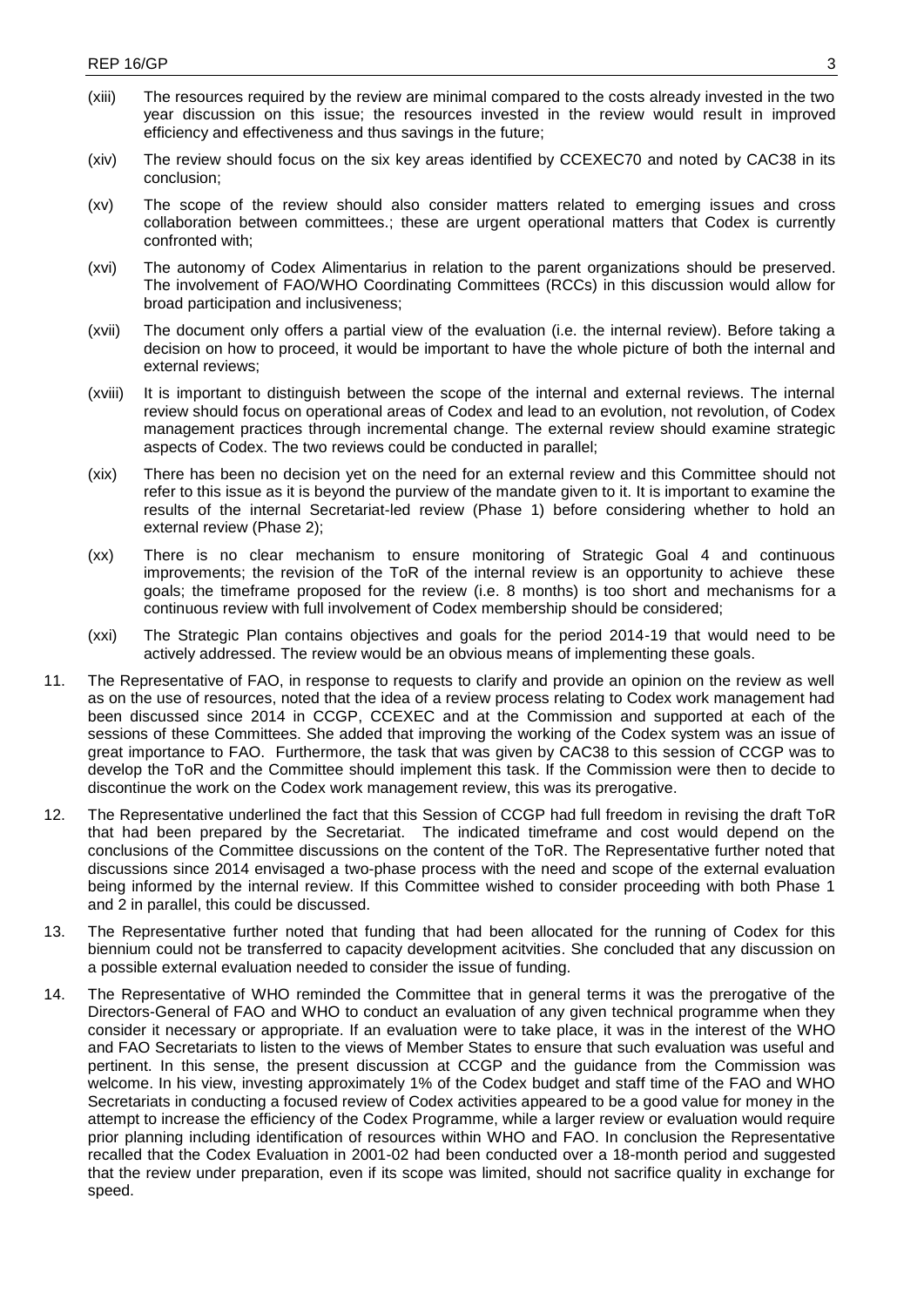- 15. The Codex Secretariat clarified that CAC38 had agreed on the timeline and process for scoping Phase 1 (Secretarial-led internal review) and had tasked CCGP30 to discuss the document and comments submitted to create a new consolidated version of the document. <sup>4</sup> He noted that it was not in the remit of CCGP to decide on the discontinuation of the review on Codex work management and functioning of the Executive Committee.
- 16. The Secretariat further noted that CCEXEC69 had agreed that "*a two-stage process, first internal and Secretarial-led and then external, could be undertaken in order to evaluate the work management of Codex*" and that "*the Secretariat-led internal review will be initiated in a form to be decided and approved by the Commission at its 38th Session. The case and process for an external review will also be examined by the Commission*".<sup>5</sup>
- 17. The Committee took note of the possible external review (Phase 2) under discussion in the Commission and that CCGP30 had not been mandated to deal with this matter.
- 18. The Committee also noted that the Commission had requested CCGP to prepare a revised document on the internal review (Phase 1) and not to discuss its discontinuation which is in the purview of CAC39.

# **Specific consideration of the proposed Terms of Reference (ToR) of the internal Secretarial-led Review**

- 19. The Codex Secretariat explained that the structure of the Terms of Reference (ToR) followed the model developed by the FAO Office of Evaluation and included the following sections: introduction; review framework with sub-sections on purpose, key questions and scope; review criteria and issues; review methodology; organization (including subsections on roles and responsibilities, review team competencies and compositions, timetable, and budget).
- 20. The Chairperson proposed to establish an in-session PWG to discuss the ToR of the internal Secretariat-led review and report back to the plenary on Wednesday 13<sup>th</sup> April. However as there was no consensus on the ToR of this PWG, the Committee decided to discuss the ToR (Annex of CX/GP 16/30/3) of the internal Secretariat-led review in plenary.

# 2. Review Framework

*2.1 Purpose*

- 21. The Committee had an extensive debate on the purpose of the review. Delegations expressed different opinions on whether the review should focus on the implementation of the entire Strategic Plan or only on Strategic Goal 4.
- 22. One Delegation noted the review could address, in the Procedural Manual, the timing of the election of regional coordinators and members elected on a geographical basis which currently happens in the same year (with the exception of CCEURO) and thus does not facilitate continuity in the CCEXEC because new CCEXEC members cannot benefit from the experience of existing members.
- 23. The Committee noted that the Introduction section provided a clear explanation of the relationship between the review and the Strategic Plan and Strategic Goal 4. The Committee further noted the need to have clear and simple ToR and a logic flow between the introductory sentence and the related bullet points.
- 24. As it was not possible to find an agreement on whether the purpose of the internal review on Codex work management should be "according to Strategic Goal 4" only or "with particular focus on Strategic Goal 4" and the Strategic Plan (2014-2019), the Committee agreed to keep the two options in square brackets for further consideration by CCEXEC and the Commission.

# *2.2 Key questions and scope*

- 25. The Committee agreed to delete the four draft key questions amending the title of the sub-section and the introductory paragraph of the "scope", accordingly.
- 26. The Committee revised the introductory paragraph to indicate that the review would focus on Codex work management practices and the relationship between the Codex Alimentarius Commission and CCEXEC.
- 27. The Committee agreed to delete those elements that were not directly related to the operational aspects of the Commission and CCEXEC, i.e. purpose and principles; alignment with policies of the parent organisations FAO and WHO; visibility and relevance of Codex; and the ability of the Commission to meet the needs of all stakeholders.

-

<sup>&</sup>lt;sup>5</sup> [REP14/EXEC](ftp://ftp.fao.org/codex/Reports/Reports_2014/REP14_EXf.pdf) para.74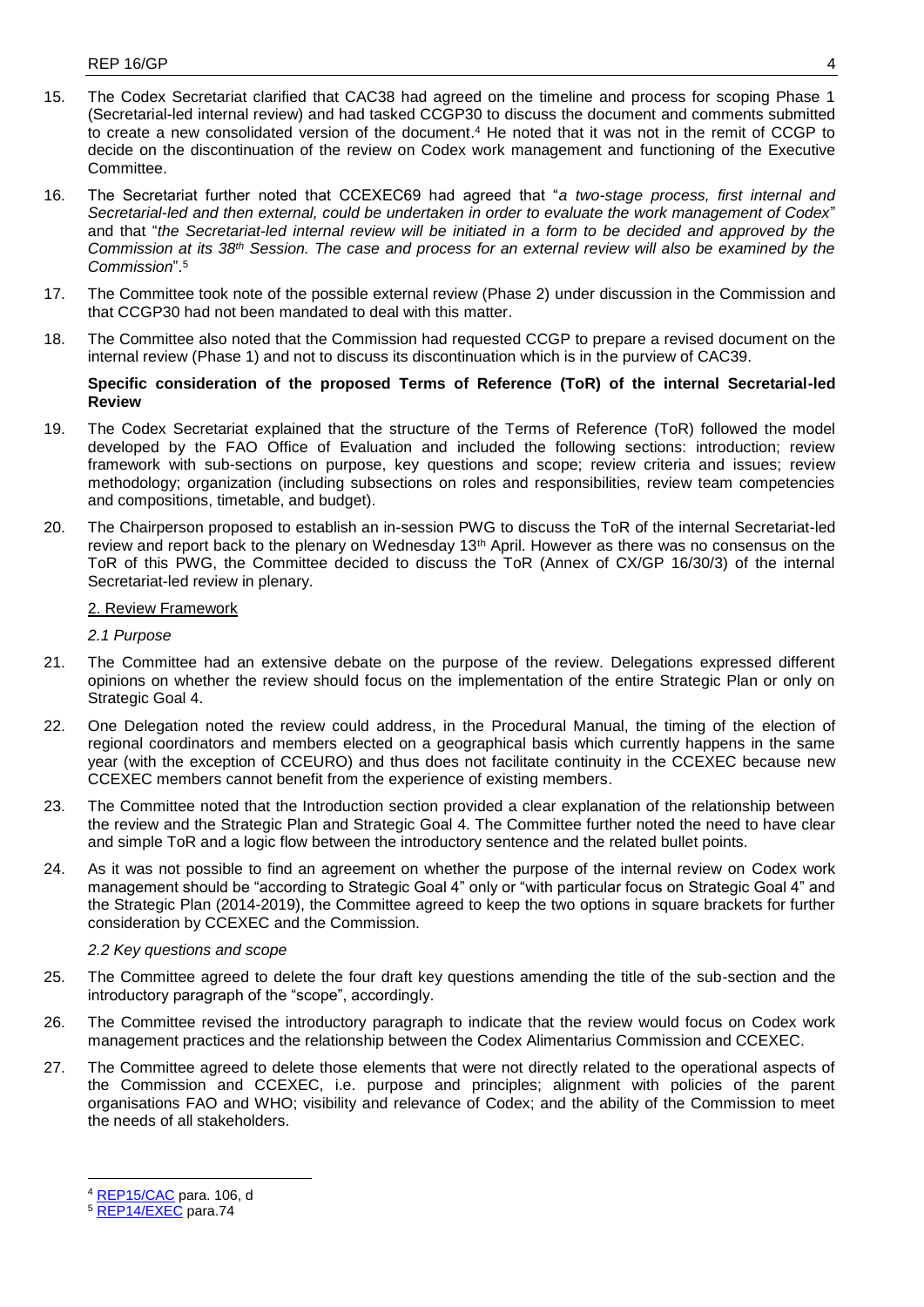- 28. It was suggested to include two elements, i.e. *cross-collaboration between Codex committees* and *responsiveness to emerging issues*. However, as there was no consensus that the review should focus exclusively on the Strategic Goal 4, or whether these additions had an operational element, they were included in square brackets.
- 29. The two bullets regarding *Roles and competencies of Chairs, Vice-Chairs and of CCEXEC members*; *Core functions and responsibilities of CCEXEC*, *including critical review* were also included in square brackets.

Several delegations noted that issues related to *Strategic Governance*, the *Codex decision making process and the representativeness of CCEXEC* could form part of a possible external review process

30. Several other delegations indicated that they were not in agreement to include these issues (indicated in the previous paragraph). They stated there was no mechanism for taking forward a process such as this and that it was inconsistent with the mandate handed down to this Committee for this review.

## *2.3 Review criteria and issues*

31. The Committee noted that the review criteria were based on UN evaluation criteria but that not all of these criteria were relevant to the proposed Secretariat-led review on Codex work management practices. Therefore, the Committee deleted the last two criteria (*impact* and *equality*).

### 3 Review methodology

#### *3.1 Approach and tools*

- 32. The Committee agreed that:
	- i. The methodology used in the review should be in line with UN evaluation methodology;
	- ii. The Codex membership should have an opportunity to be informed and provide comments on the methodology and tools used in the review;
	- iii. The review should include both Codex Members and Observers;
	- iv. It was in the remit of the Codex Secretariat to decide whether there was need for an external assistance.
- 33. The Committee noted the concerns of a number of delegations that the tools to be used in the review, such as questionnaires, should be clear, simple and not subject to different interpretation. The questions should be validated. In this regard, the Committee noted that the Codex Secretariat would develop the review with the assistance of evaluation experts from FAO and WHO. The Codex Secretariat also noted that they did not possess the required technical competency to conduct the review and therefore the recruitment of a management consultant would be necessary to ensure a high quality review.
- 34. With regard to the involvement of FAO/WHO Coordinating Committees (RCCs) in the early phase of the internal review, the Committee noted that:
	- Comments on the proposed ToR of Phase-1 had been sought from all Codex Members and Observers; and
	- The schedule of the 2016-2017 round of RCC sessions (between September 2016 and February 2017) would allow only a limited number of RCCs (i.e. those meeting after October 2016) to provide inputs to the design of the Phase 1 review.
- 35. In order to ensure full involvement and transparency of the process, the Committee agreed that an inception report for the review (to be included in the timetable), detailing the design and tools used, would be circulated to Members and Observers for inputs.
- 36. The Committee did not examine items 3.2 Consultation Process; 4.1 Roles and Responsibilities; 4.2 Review *team competencies and composition* and 4.4 *Budget* due to time constraints.

#### *4.3 Timetable*

37. The Committee noted that the review was a complex process, required the involvement of the full Codex membership and should not be constrained by a limited timeframe (i.e. eight months as proposed in order to finalise the review for CAC40 (2017)).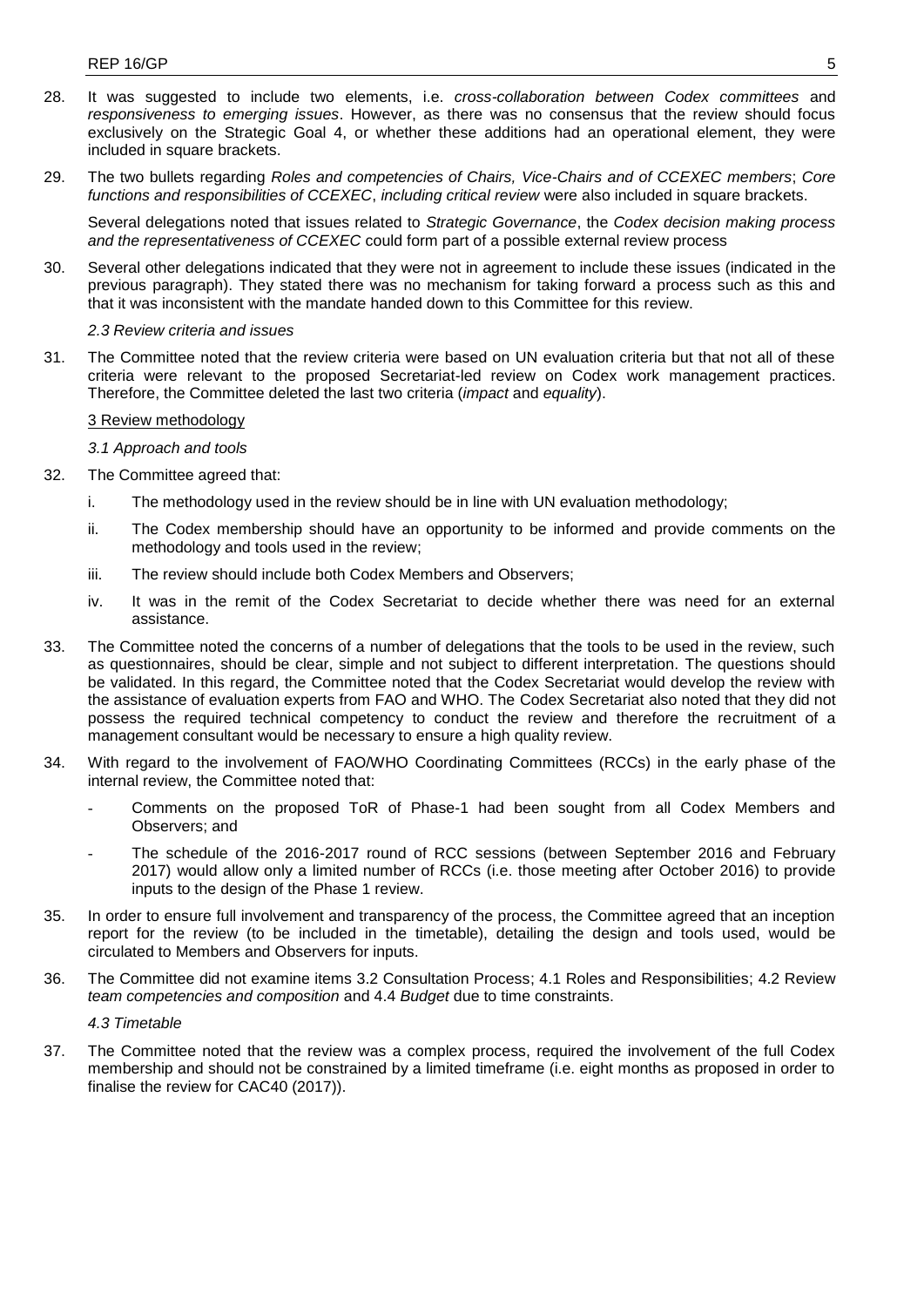38. In order to prevent the proposed schedule from impacting negatively on the quality of the review, the Committee supported extending the timeline to a maximum of two years from CAC39. The advantages would be: more time for the preparation and distribution of the inception report for comments to Codex Members and Observers; consideration of the draft report by CCGP; consideration of the final report by the Commission, and involvement of the 2018/19-round of the RCCs in the implementation process. The Committee further agreed to keep the upcoming 2016/17-round of RCCs informed on the work on the review.

# **Conclusion**

39. The Committee forwarded the revised ToR of the Secretariat-led Internal review of Codex work management to CCEXEC71 and CAC39 (Appendix II).

# **CONSISTENCY OF THE RISK ANALYSIS TEXTS ACROSS THE RELEVANT COMMITTEES (Agenda Item 4)**<sup>6</sup>

40. The Secretariat introduced the paper.

# **General Discussion**

-

- 41. Referring to CRD4 and CRD13, Delegations from the Latin American and Caribbean region stated that in their opinion the paper did not fulfil the task given to the Secretariat by CAC37 i.e. to address their concerns with the periodic review process as applied by the CCPR (REP14/CAC, para 46). They asked for the issue to remain on the CCGP agenda until it was solved.
- 42. These Delegations noted that CX/GP 16/30/4 did not provide an in-depth analysis of the consistency across committees and with the *Working Principles for Risk Analysis*.
- 43. In their view there were inconsistencies between the risk analysis principles applied by the committees on residues of veterinary drugs in food, food additives and pesticide residues, noting that these committees were all responsible for assessing risks related to chemicals. They also stated that, in some instances, CCPR and CCRVDF applied different risk analysis principles to the same substance. In particular they noted that the only risk analysis document that established the obligation for a periodic review of maximum residue limits, and their withdrawal due to the mere passing of time, was the *Risk Analysis Principles Applied by CCPR*. They highlighted the inconsistency of the risk analysis principles of CCPR with the *Working Principles for Risk Analysis* of Codex Alimentarius.
- 44. These Delegations also noted the urgency of the matter. They stated that Codex was not just a technical body, but the international reference organization for the World Trade Organization. Codex rules should ensure consistency across provisions, particularly in the field of risk analysis, in accordance with the scientific basis of its work.
- 45. The Secretariat clarified that in the review, they had not entered into the technical specificities of the different committee texts but had looked at the overall risk analysis concepts which had been found to be consistent. The Secretariat further noted that the concern raised with regards to the periodic review had been discussed on several occasions in the CCPR, which was the competent body for this topic. The Secretariat stated that to give further advice on this matter went beyond the competency of the Secretariat.
- 46. The Representative of WHO clarified that the concept of periodic review had been accepted by and practiced in CCPR for a long time and even before the risk analysis document existed. The explicit inclusion of periodic review in the CCPR added clarity and predictability to the review process. He noted that from the public health point of view, different classes of chemicals (food additives, pesticide residues, residues of veterinary drugs, contaminants) had different profiles as hazards in food and the application of different approaches in risk analysis was justified. Consistency amongst the approaches followed by different Codex committees should be judged by the extent to which they effectively serve the purpose of the protection of consumer health and not in terms of the similitude in language. The Representative recognized that the core issue at hand was how to make sure that relevant data are produced and submitted to enable JMPR to conduct re-evaluations as required and that CCPR was working to address this important question.

<sup>6</sup> [CX/GP 16/30/4;](http://www.fao.org/fao-who-codexalimentarius/sh-proxy/en/?lnk=1&url=https%253A%252F%252Fworkspace.fao.org%252Fsites%252Fcodex%252FMeetings%252FCX-716-30%252FWorking%2BDocuments%252Fgp30_04e.pdf) Comments by Costa Rica, the European Union, Ghana, the Republic of Korea, Philippines and the African Union [\(CX/GP 16/30/4-Add. 1\)](http://www.fao.org/fao-who-codexalimentarius/sh-proxy/en/?lnk=1&url=https%253A%252F%252Fworkspace.fao.org%252Fsites%252Fcodex%252FMeetings%252FCX-716-30%252FWorking%2BDocuments%252Fgp30_04_add1x.pdf); Senegal [\(CRD3\)](http://www.fao.org/fao-who-codexalimentarius/sh-proxy/en/?lnk=1&url=https%253A%252F%252Fworkspace.fao.org%252Fsites%252Fcodex%252FMeetings%252FCX-716-30%252FCRD%252Fgp30_crd03x.pdf); Nigeria [\(CRD6\)](http://www.fao.org/fao-who-codexalimentarius/sh-proxy/en/?lnk=1&url=https%253A%252F%252Fworkspace.fao.org%252Fsites%252Fcodex%252FMeetings%252FCX-716-30%252FCRD%252Fgp30_crd06x.pdf); Brazil, Costa Rica [\(CRD9\)](http://www.fao.org/fao-who-codexalimentarius/sh-proxy/en/?lnk=1&url=https%253A%252F%252Fworkspace.fao.org%252Fsites%252Fcodex%252FMeetings%252FCX-716-30%252FCRD%252Fgp30_crd09x.pdf); Ecuador [\(CRD11\)](http://www.fao.org/fao-who-codexalimentarius/sh-proxy/en/?lnk=1&url=https%253A%252F%252Fworkspace.fao.org%252Fsites%252Fcodex%252FMeetings%252FCX-716-30%252FCRD%252Fgp30_crd11x.pdf) El Salvador [\(CRD12\)](http://www.fao.org/fao-who-codexalimentarius/sh-proxy/en/?lnk=1&url=https%253A%252F%252Fworkspace.fao.org%252Fsites%252Fcodex%252FMeetings%252FCX-716-30%252FCRD%252Fgp30_crd12x.pdf); Argentina [\(CRD13\)](http://www.fao.org/fao-who-codexalimentarius/sh-proxy/en/?lnk=1&url=https%253A%252F%252Fworkspace.fao.org%252Fsites%252Fcodex%252FMeetings%252FCX-716-30%252FCRD%252Fgp30_crd13x.pdf); India [\(CRD16\)](http://www.fao.org/fao-who-codexalimentarius/sh-proxy/en/?lnk=1&url=https%253A%252F%252Fworkspace.fao.org%252Fsites%252Fcodex%252FMeetings%252FCX-716-30%252FCRD%252Fgp30_crd16x.pdf); Guinea [\(CRD17\)](http://www.fao.org/fao-who-codexalimentarius/sh-proxy/en/?lnk=1&url=https%253A%252F%252Fworkspace.fao.org%252Fsites%252Fcodex%252FMeetings%252FCX-716-30%252FCRD%252Fgp30_crd17x.pdf)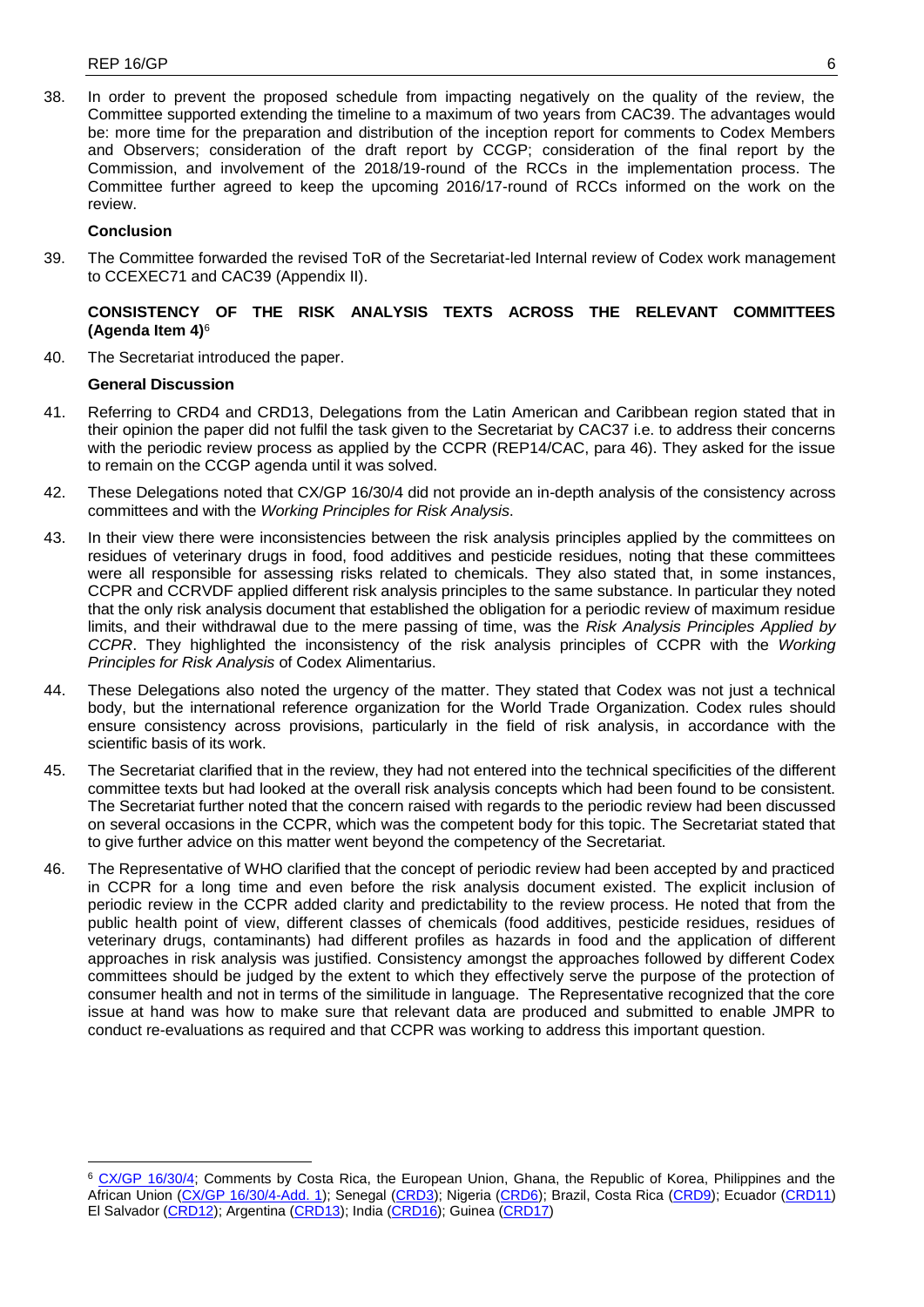- 47. The Representative of FAO recognized the major consumer protection and trade implications of the issue being raised and expressed agreement with the explanations provided by WHO. She also referred to a further explanation, provided by the JMPR Secretary, namely that after 15-20 years it was common for Good Agricultural Practice to have changed with different application rates and dosages being applied. This was one of the considerations of CCPR in deciding that there was a need for periodic re-evaluation. She agreed with the observation of Argentina that this was not a legal or linguistic question but a technical one.
- 48. The Delegation of Argentina recalled its statement at this Committee (CRD13) and disagreed with the responses provided by the Secretariats of Codex Alimentarius, of WHO and FAO, because they did not address the inconsistency of the *Risk Analysis Principles* of CCPR with the other Codex committees and the *Working Principles of Risk Analysis for Application of Codex Alimentarius*, which is the core of the problem, namely the CCPR not acting in accordance to scientific principles that are the backbone of the work of Codex Alimentarius.
- 49. Other delegations noted that the periodic review applied by CCPR was not an issue of consistency, and that CCGP did not have the technical competency to discuss this matter nor to make any further recommendations or requests to the Commission or to CCPR where the issue had been discussed at length. They considered the mandate to be completed and that the item should no longer be included on the agenda of CCGP.

### **Discussion of the Recommendations**

### Short term recommendations (paras 16 and 17)

- 50. The Representative of WHO reminded the Committee of the WHO Nutrition Guidance Expert Advisory Group (NUGAG), formed in 2010 by the World Health Assembly and the United Nations General Assembly, which had at times provided scientific advice on nutritional issues to Codex. He felt that referring to JEMNU as "the primary" source of scientific advice for CCNFSDU would imply a departure from the current practice and the exclusion of NUGAG, which was contributing to the Codex Standard setting.
- 51. The Representative of FAO highlighted the benefit of Joint FAO/WHO Scientific Advice to Codex as is the case with JECFA, JEMRA, JMPR and other *ad hoc* expert meetings. She noted that the Joint FAO/WHO Expert Meetings on Nutrition (JEMNU) had been in existence for several years and had so far received no request for advice from Codex. She further noted that this issue was of major concern to FAO and needed to be addressed urgently with JEMNU being considered a primary source of advice. She noted, that this did not exclude the possibility of using advice from other sources as appropriate.
- 52. Several delegations noted that it would be advisable to use language consistent with that used by other committees, and that the final desicion on how to include JEMNU should be left to the CCNFSDU.
- 53. The Committee supported the recommendation concerning editorial corrections (para 17).

# Medium term recommendations (paras 18 and 19)

54. There was no support in the Committee for the medium term recommendations.

# **Conclusion**

- 55. The Committee agreed to recommend to the Commission that:
	- CCNFSDU should revise the text on nutritional risk analysis and consider how to include JEMNU as a primary source of scientific advice.
	- The Secretariat should address minor numbering issues in the texts for CCCF, CCRVDF and CCPR with the relevant Committees.
- 56. The Chairperson stated that the Committee had noted the concerns that Delegations had expressed on the Periodic Review and that he did not doubt that the the Commission would take note of that.
- 57. Several Delegations were of the opinion that the task requested of CCGP had been completed and that the item should not be maintained on the agenda of this Committee.
- 58. Argentina, Brazil, Chile, Costa Rica, Dominican Republic, Ecuador, El Salvador, Jamaica, Paraguay, Peru and Uruguay expressed their reservation, as they felt the paper did not fulfil the mandate given to the Secretariat by the Commission and that the item should be maintained on the agenda of the Committee.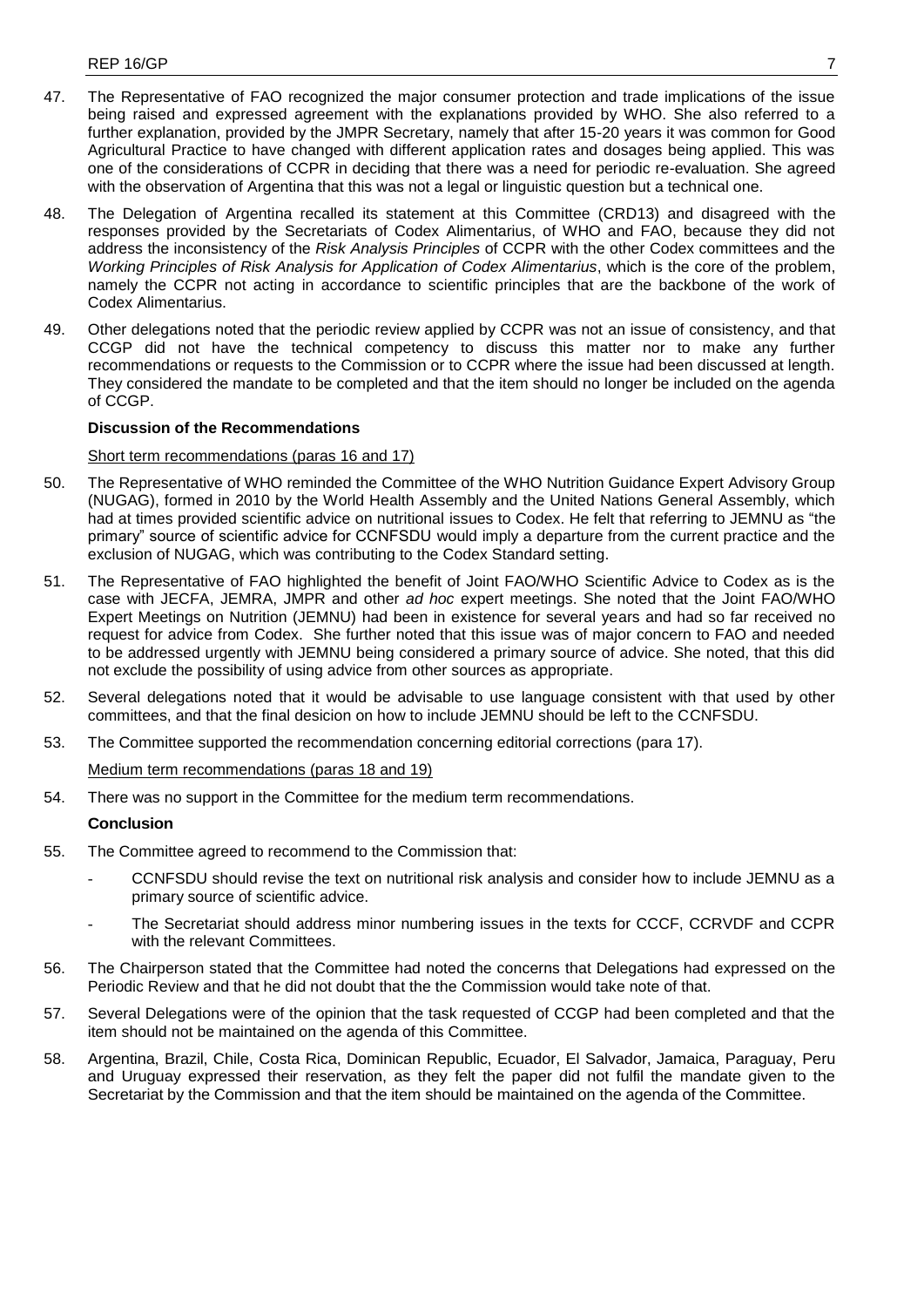# **OTHER BUSINESS (Agenda Item 5)**

# **Discussion Paper on Work carried out by Committees working by correspondence only**<sup>7</sup>

- 59. Germany introduced CRD2, prepared with France, to draw the attention of CCGP to the issue of the committees working by correspondence. Germany noted that the same issue was on the agenda of CCEXEC71, and hoped that it could also be addressed by the Commission.
- 60. Delegations acknowledged the importance of considering this matter and the need to provide guidance which might assist Codex to work more effectively and efficiently.

# **Information Paper on Emerging Issues: A proposed Risk Management Approach to Address Detection in Food of Chemicals of Very Low Public Health Concern<sup>8</sup>**

61. New Zealand introduced CRD7, noting that the matter of detection of chemicals of very low public health concern was a significant emerging issue, for reasons highlighted in the paper, and had potential to impact on international trade. New Zealand announced its intention to submit a more detailed proposal and bring this matter to the attention of the Commission.

## **Migration of Codex website**

- 62. Chile expressed concern for the migration of the Codex website from the current domain [\(www.codexalimentarius.org\)](http://www.codexalimentarius.org/) to the new domain within the FAO domain [\(www.fao.org/fao-who](http://www.fao.org/fao-who-codexalimentarius/)[codexalimentarius\)](http://www.fao.org/fao-who-codexalimentarius/). Chile was of the view that Members should have been consulted before the website was migrated, in line with the Procedural Manual, which states that these types of changes should only be made in consultation with the Commission. From Chile's point of view the migration of the website would be detrimental to the visibility of Codex as a standard setting organization, would make it more difficult for individuals and other organizations to access information and would threaten the independance and the joint nature of the Codex programme.
- 63. The Secretariat explained that the move of the Codex website was part of a larger consolidation of various independent websites within FAO in order to present a "One-FAO" look on the FAO website. Because Codex is a joint programme of FAO and WHO, the Secretariat had first negotiated with the relevant FAO department and subsequently brought the matter to the attention of the Assistant Directors General of FAO and WHO, who had agreed to ask for an exemption of Codex from this move. However this exemption was not granted by the FAO Office of Corporate Communication and the move was executed in January 2016.
- 64. The Representative of WHO confirmed that the migration of the Codex website under the FAO domain was made without the agreement of WHO.
- 65. The Representative of FAO stated that FAO was in no way trying to undermine the joint nature of the programme. She stated that the Codex Secretariat was housed in FAO and was therefore subject to FAO adminisitrative rules such as those pertaining to the management of the website.
- 66. The Representative of WHO informed the Committee that this matter was subject to discussion between FAO and WHO with a view to finding a solution including a possible return to the previous domain name.
- 67. The Committee noted that [www.codexalimentarius.org](file:///C:/Users/Heilandt/AppData/Local/Microsoft/Windows/Temporary%20Internet%20Files/Content.Outlook/XB13NTMF/www.codexalimentarius.org) would continue to function with an automatic redirect to [www.fao.org/fao-who-codexalimentarius](file:///C:/Users/Heilandt/AppData/Local/Microsoft/Windows/Temporary%20Internet%20Files/Content.Outlook/XB13NTMF/www.fao.org/fao-who-codexalimentarius) until January 2017. Members and others concerned could seek further clarification from FAO.

## **DATE AND PLACE OF NEXT SESSION (Agenda Item 6)**

-

68. The Committee noted that its 31st Session was scheduled to be held in Paris in the Spring of 2018, depending on the decision of the Commission.

<sup>7</sup> Discussion Paper on Work carried out by Committees working by correspondence only - prepared by France and Germany [\(CRD2\)](http://www.fao.org/fao-who-codexalimentarius/sh-proxy/en/?lnk=1&url=https%253A%252F%252Fworkspace.fao.org%252Fsites%252Fcodex%252FMeetings%252FCX-716-30%252FCRD%252Fgp30_crd02e.pdf).

<sup>&</sup>lt;sup>8</sup> Information Paper on Emerging Issues: A proposed Risk Management Approach to Address Detection in Food of Chemicals of Very Low Public Health Concern - prepared by New Zealand [\(CRD7\)](http://www.fao.org/fao-who-codexalimentarius/sh-proxy/en/?lnk=1&url=https%253A%252F%252Fworkspace.fao.org%252Fsites%252Fcodex%252FMeetings%252FCX-716-30%252FCRD%252Fgp30_crd07x.pdf).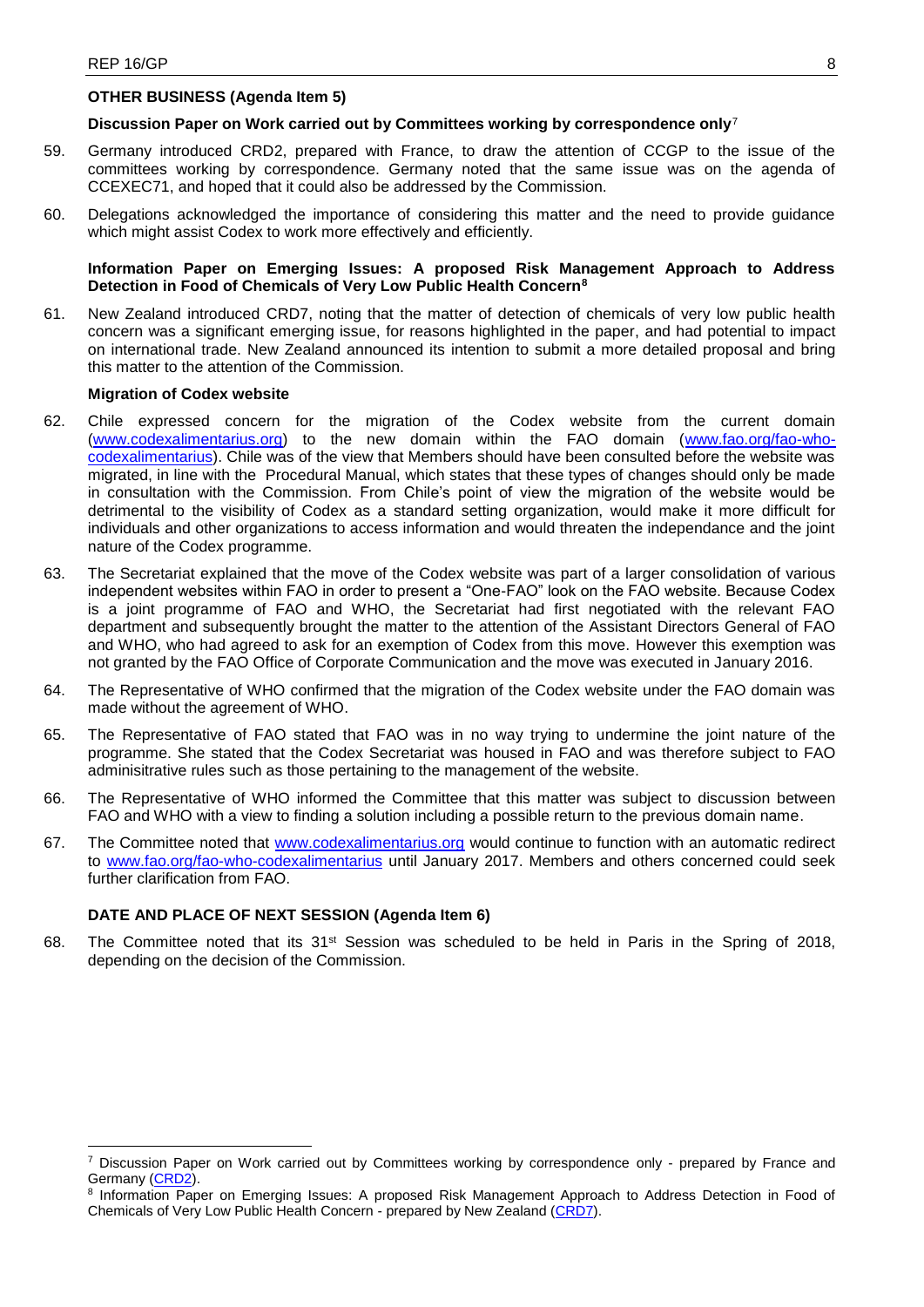# **SUMMARY STATUS OF WORK**

| <b>SUBJECT MATTER</b>                                                                                                       | <b>ACTION BY</b>              | <b>DOCUMENT</b><br><b>REFERENCE</b><br>(REP16/GP) |  |  |
|-----------------------------------------------------------------------------------------------------------------------------|-------------------------------|---------------------------------------------------|--|--|
| <b>Amendments to the Procedural Manual</b>                                                                                  |                               |                                                   |  |  |
| Amendments to Section II of the Procedural Manual (proposals of<br>CCMAS37)                                                 | CAC <sub>39</sub>             | Para.7                                            |  |  |
| <b>Other topics</b>                                                                                                         |                               |                                                   |  |  |
| Codex Work Management and Functioning of the Executive<br>Committee – Terms of Reference of Secretariat-led internal review | CCEXEC71<br>CAC <sub>39</sub> | Para.39 and<br>App. 2                             |  |  |
| Consistency of risk analysis texts across the relevant committees                                                           | CCNFSDU/<br>Codex Secretariat | Para <sub>.55</sub>                               |  |  |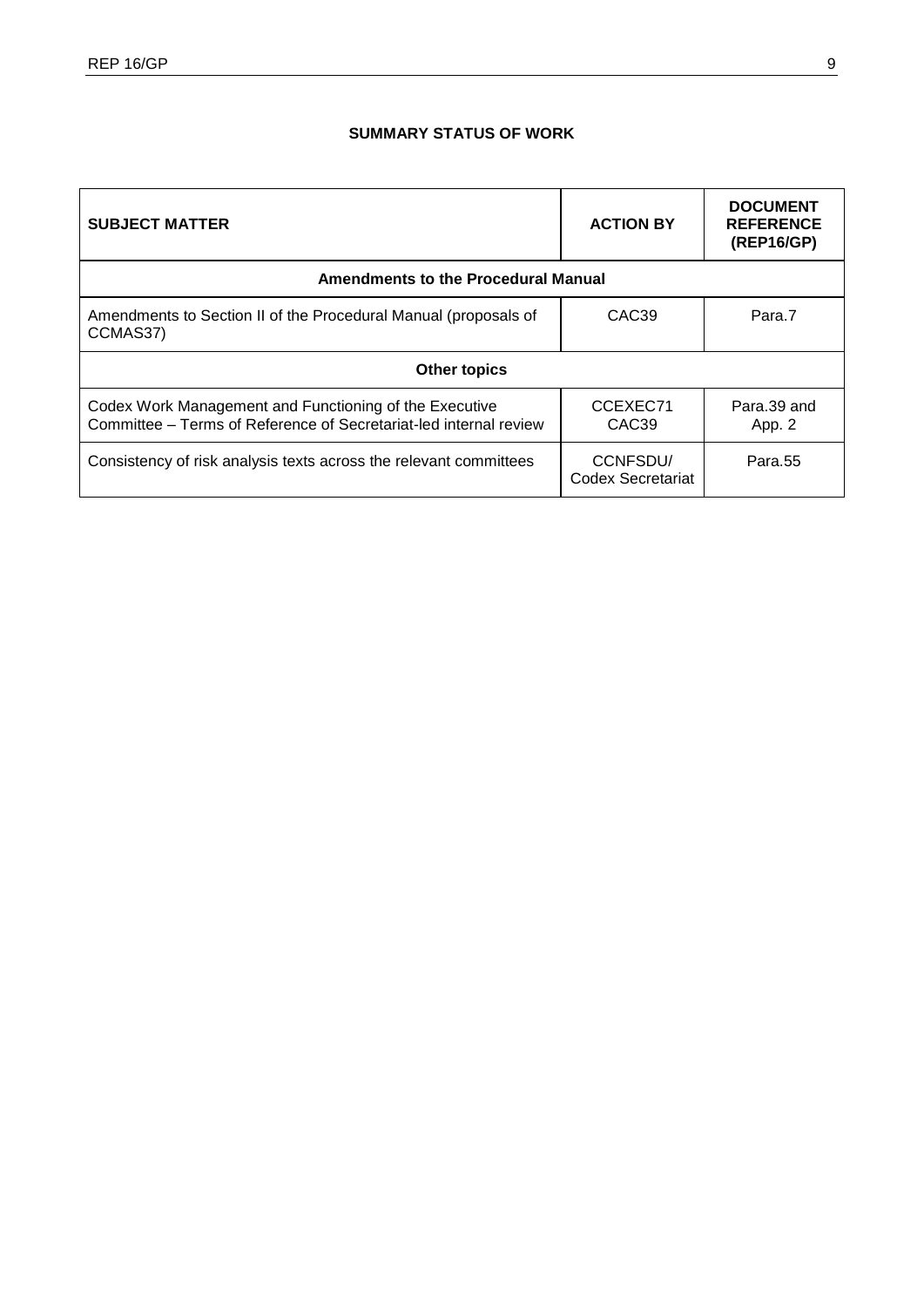#### **Appendix I**

### **LIST OF PARTICIPANTS LISTE DES PARTICIPANTS LISTA DE PARTICIPANTES**

#### **Chairperson/Président/Presidente**

**Prof Michel THIBIER** Président CCGP Secrétariat Général des Affaires Européennes (SGAE) Secteur AGRAP 68, rue de Bellechasse 75700 Paris Tel: + 33 1 44 87 16 03 Email[: sgae-codex-fr@sgae.gouv.fr](mailto:sgae-codex-fr@sgae.gouv.fr)

#### **Chair's Assistant /Assistante du Président/Asistenta del Presidente**

**Ms Sophie CHARLOT** Point de Contact du Codex SGAE - Premier ministre 68, rue de Bellechasse 75700 Paris Tel: +33.1.44.87.16.03 Email: [sophie.charlot@sgae.gouv.fr](mailto:sophie.charlot@sgae.gouv.fr) 

# **ALGERIA - ALGÉRIE - ARGELIA**

Mr Sami Kolli Directeur Ministère du commerce Ministère du commerce Cité Zerhouni Mokhtar El Mohammadia Alger Algeria Tel: 00213 21 89 05 89 Email: [kolli-sami@mincommerce.gov.dz](mailto:kolli-sami@mincommerce.gov.dz)

Ms Nora Acherfouche Inspecteur Principal de la Repression des Fraudes Centre Algérien du Contrôle de la Qualité et de l'Emballage Ministére du Commerce RN n° 05 Bab-Ezzouar BP 206 BEK Alger Algeria Tel: 0213 23 83 26 89 Email: [nacherfouche@yahoo.fr](mailto:nacherfouche@yahoo.fr)

# **ARGENTINA - ARGENTINE**

Mr Gabriel Taboada Ministro MInisterio de Relaciones Exteriores y Culto Embajada Argentina en Francia 6, Rue Cimarosa Paris Argentina Tel: 33 1 44 052700 Email: [ggt@mrecic.gov.ar](mailto:ggt@mrecic.gov.ar)

## **AUSTRALIA - AUSTRALIE**

Mr Greg Read First Assistant Secretary, Exports Division Department of Agriculture and Water Resources GPO Box 858 Canberra ACT Australia Tel: +61 2 6272 3594 Email: [greg.read@agriculture.gov.au](mailto:greg.read@agriculture.gov.au)

### **AUSTRIA - AUTRICHE**

Mrs Bettina Brandtner Federal Ministry of Agriculture, Forestry, Environment and Water Management Stubenring 1 Vienna Austria Tel: +43 1 71100-6713 Email: [bettina.brandtner@bmlfuw.gv.at](mailto:bettina.brandtner@bmlfuw.gv.at)

## **BELGIUM - BELGIQUE - BÉLGICA**

Mr Carl Berthot General Advisor FPS Health, Food Chain safety and Environment Food, Feed and Other consumption products Eurostation | Place Victor Horta, 40/10 Brussels Belgium Tel: +3225247369 Email: [codex.be@health.belgium.be](mailto:codex.be@health.belgium.be)

# **BRAZIL - BRÉSIL - BRASIL**

Mr Pedro Veiga Ambassade du Brésil en France 34, Cours Albert 1er Paris France Tel: +33 1 45 61 63 07 Email: [pedro.veiga@itamaraty.gov.br](mailto:pedro.veiga@itamaraty.gov.br)

Ms Bianca Zimon Health Regulation Expert Brazilian Health Surveillance Agency - ANVISA SIA Trecho 5, Área Especial 57, Bloco D, 2º andar Brasília Brazil Tel: +55 (61) 3462 6894 Email: [bianca.zimon@anvisa.gov.br](mailto:bianca.zimon@anvisa.gov.br)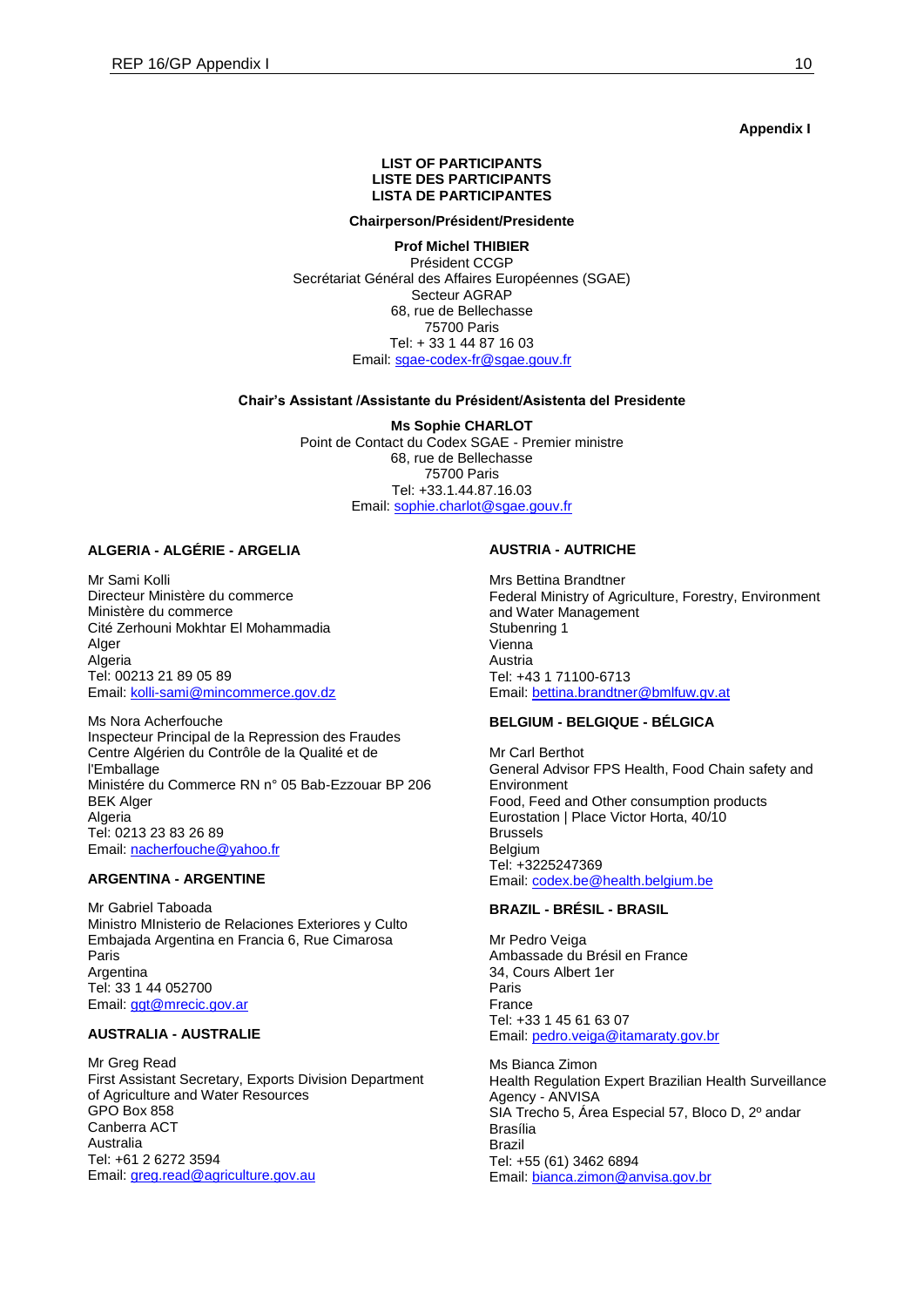Dr Guilherme Antonio Costa Junior Ministry of Agriculture, Livestock and Food Supply Esplanada dos Ministerios Bl.D Ed.Sede 3 andar-Sala 300

Email: [ggguilherme@hotmail.com](mailto:ggguilherme@hotmail.com)

Mr Rogério Pereira Da Silva Coordinator for Codex Alimentarius Matters, Ministry of Agriculture, Livestock and Food Supply Postal Address: Esplanada dos Ministérios, Bloco "D", Edifício Sede, 3º andar, sala 349, BRASILIA Brazil Tel: +55 61 3218-2416 Email: [rogerio.silva@agricultura.gov.br](mailto:rogerio.silva@agricultura.gov.br)

#### **BULGARIA - BULGARIE**

Mrs Iva Iantcheva Chief expert Ministry of Agriculture and Food Food Safety Department Blvd. "Hristo Botev" 55 Sofia Bulgaria Tel: + 359 2 985 11 305 Email: [IYancheva@mzh.government.bg](mailto:IYancheva@mzh.government.bg)

# **CAMBODIA - CAMBODGE - CAMBOYA**

Mr Theng Dim Deputy Director General Ministry Of Commerce Cambodia Import Export Inspection and Fraud Repression Directorate General National Road No1/ Str 18, Phum Kdey Takoy, Sangkat Vielsbov, Khan Chbar Ampoeu PhnomPenh Cambodia Tel: +85512526660 Email: [codex.cambodia@gmail.com](mailto:codex.cambodia@gmail.com)

# **CAMEROON - CAMEROUN - CAMERÚN**

Mr Awal Mohamadou Chargé d'étude assistant Agence des Normes et de la Qualité Direction Générale Yaoundé Cameroun Tel: +237 699420780 Email: [moawaln@yahoo.fr](mailto:moawaln@yahoo.fr)

#### **CANADA - CANADÁ**

Ms Marie-Pierre Parenteau Manager Health Canada International, Interagency Intergovernmental Affairs

251 Sir Frederick Banting Driveway, AL 2204C **Ottawa** Canada Tel: 613-941-4616 Email: [Marie-Pierre.Parenteau@hc-sc.gc.ca](mailto:Marie-Pierre.Parenteau@hc-sc.gc.ca)

Ms Reem Barakat Deputy Director Canadian Food Inspection Agency International Standards Setting Section 1400 Merivale Road **Ottawa** Canada Tel: 613-773-5658 Email: [Reem.Barakat@Inspection.gc.ca](mailto:Reem.Barakat@Inspection.gc.ca)

Ms Nancy Ing Regulatory Policy & Risk Management Specialist Health Canada 251 Sir Frederick Banting Driveway, Al 2204 C **Ottawa** Canada Tel: 613-941-5163 Email: [Nancy.Ing@HC-SC.gc.ca](mailto:Nancy.Ing@HC-SC.gc.ca)

Ms Anne-Christine Poulin Senior Trade Policy Analyst Agriculture and Agri-Food Canada Technical Trade Policy Division 1305 Baseline Road Tower 5, Floor 5, Room 343 Ottawa Canada Tel: 613-773-3561 Email: [Anne-Christine.Poulin@AGR.GC.CA](mailto:Anne-Christine.Poulin@AGR.GC.CA)

#### **CHILE - CHILI**

Ms Ana Cristina Canales Asesor Ministerio de Relaciones Exteriores DIRECON Teatino 180, piso 11 Santiago Chile Tel: +56 2 28275237 Email: [acanales@direcon.gob.cl](mailto:acanales@direcon.gob.cl)

#### **CHINA - CHINE**

Ms Lixia Wang Public Health Physician/Deputy Director Guangdong Entry-Exit Inspection and Quarantine Bureau No.66 Huachengdadao Zhujiang New Town **Guangzhou** China Tel: +86-20-38290412 Email: [18818869439@139.com](mailto:18818869439@139.com)

Ms Jiao Xu Department Director National Health and Family Planning Commission of the PRC 1# Xizhimenwai South Road, Xicheng District, Beijing China Tel: +86-10-68792615 Email: [wjwfxjc@126.com](mailto:wjwfxjc@126.com)

Mr Guibiao Ye Professor/Director, CCPR Secretariat Institute for the Control of Agrochemicals, Ministry of Agriculture (ICAMA), Room 904, Building NO.18, Maizidian Street, Chaoyang District Beijing China Tel: +86-10-59194302 Email: [yeguibiao@agri.gov.cn](mailto:yeguibiao@agri.gov.cn)

Mr Xinming Zhang Division Director Development Center of Science and Technology, MOA Nongfengdasha,N0.96 Dongsanhuannanlu, Chaoyang District, Beijing China Tel: +86-10-59199375 Email: [zhangxinming@agri.gov.cn](mailto:zhangxinming@agri.gov.cn)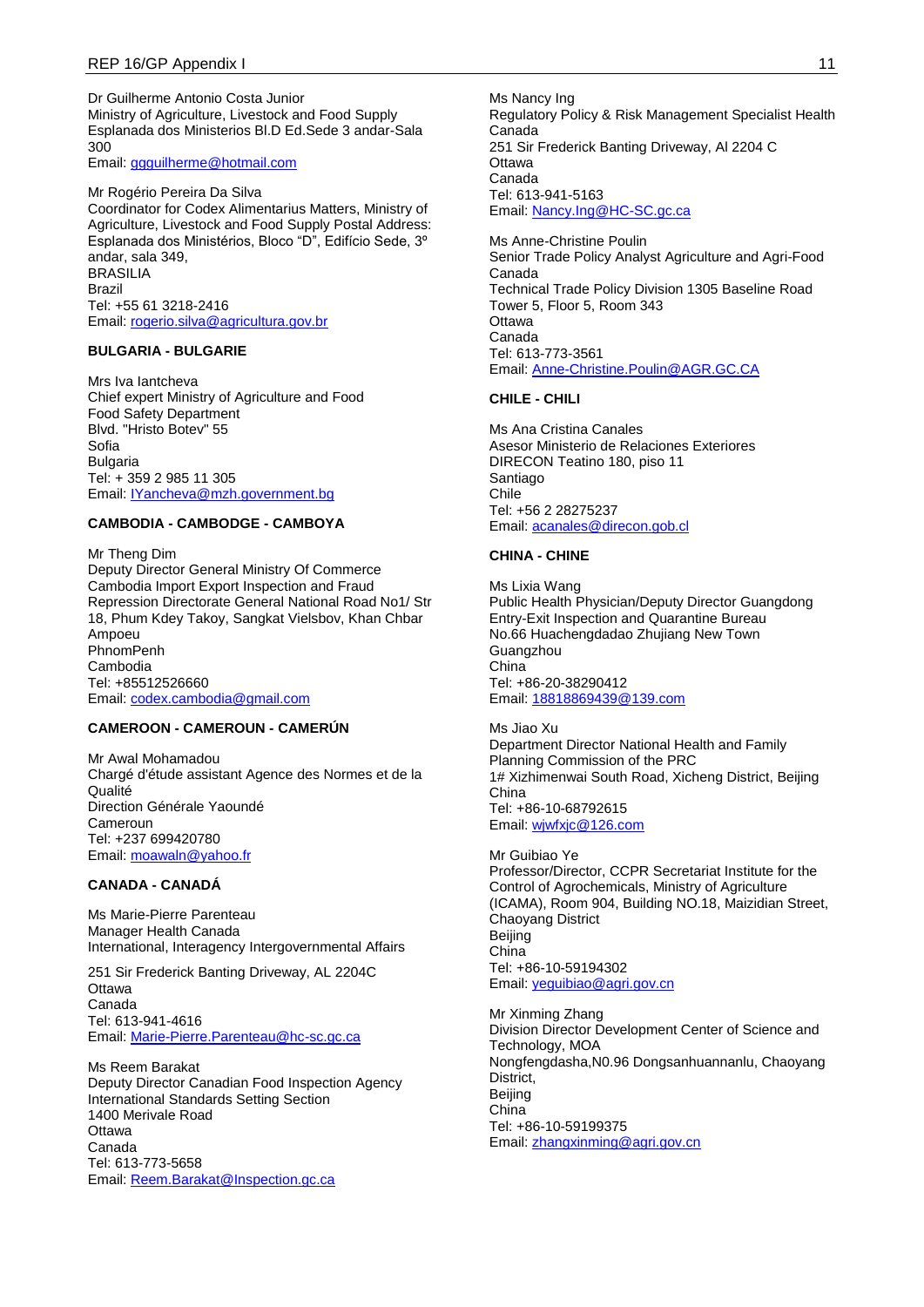Ms Weiran Zheng Assistant researcher Zhejiang Academy of Agricultural **Sciences** NO.198, Shiqiao Road, Hangzhou, Zhejiang Hangzhou China Tel: +86-571-86419068 Email: [rancki@163.com](mailto:rancki@163.com)

# **COSTA RICA**

Ms Isabel Cristina Araya Badilla Directora Ministerio de Economía, Industria y Comercio Dirección Mejora Regulatoria y Reglamentación Técnica San José Costa Rica Tel: (506) 2549-1433 Email: [iaraya@meic.go.cr](mailto:iaraya@meic.go.cr)

# **CROATIA - CROATIE - CROACIA**

Mrs Iva MraoviĆ Codex Contact Point Croatian Standards Institute (HZN) Ulica Grada Vukovara 78 Zagreb **Croatia** Tel: +385 1 6106754 Email: [iva.mraovic@hzn.hr](mailto:iva.mraovic@hzn.hr)

#### **CÔTE D'IVOIRE**

Mr Brou Comoe Marius Rodriguese Président du Conseil d'Administration de la FACACI Côte d'Ivoire Tel: +225 47250505 Email: [micopci@yahoo.fr](mailto:micopci@yahoo.fr)

### **DENMARK - DANEMARK - DINAMARCA**

Mr Knud Østergaard Head of Division Danish Veterinary and Food Administration Stationsparken 31 **Glostrup** Denmark Tel: +45 7227 6705 Email: [koe@fvst.dk](mailto:koe@fvst.dk)

Mrs Jytte Kjaergaard Head of Section Danish Veterinary and Food Administration Stationsparken 31 **Glostrup** Denmark Tel: +45 7227 6706 Email: *jk@fvst.dk* 

#### **DOMINICAN REPUBLIC - DOMINICAINE, RÉPUBLIQUE - DOMINICANA, REPÚBLICA**

Dr Fátima Del Rosario Cabrera T. Encargada Ministerio de Salud Pública y Asistencia Social (MSP), Departamento de Alimentos en Dirección General de Medicamentos, Alimentos y Productos Sanitarios D Ave. H. Homero Hernández esq. Ave. Tiradentes, Ens. La Fe. Santo Domingo, D.N. Dominican Republic Tel: +18098562151 Email: [codexsespas@yahoo.com](mailto:codexsespas@yahoo.com)

#### **ECUADOR - ÉQUATEUR**

Ing Segundo Israel Vaca Jiménez Director de Inocuidad de Alimentos Agencia Ecuatoriana de Aseguramiento de la Calidad del Agro - AGROCALIDAD Av. Eloy Alfaro N30-335 y Av. Amazonas Edif. MAGAP, Piso 9 **Quito** Ecuador Tel: (593) 2 2567 232 Ext. 159 Email: [israel.vaca@agrocalidad.gob.ec](mailto:israel.vaca@agrocalidad.gob.ec)

# **EGYPT - ÉGYPTE - EGIPTO**

Dr Maysa Abd-elhameed Director General of the Food Monitoring Food Monitoring 1 *CEltyar fkry St.Embaba, Giza* Cairo Egypt Tel: 01019461700 Email: [dr\\_maysahamza@yahoo.com](mailto:dr_maysahamza@yahoo.com)

Dr Alaaeldin Elnemr Head of Central Department General Organization for Export and Import Control **Cairo** Tel: 01222802475 Email: [elnemr\\_alaa@yahoo.com](mailto:elnemr_alaa@yahoo.com)

#### **EL SALVADOR**

Ms Jennifer Trejo Especialista Codex Alimentarius Organismo Salvadoreño de Reglamentación Técnica Punto de Contacto Codex-El Salvador 1a Calle Pte., Final 41 Av. Nte. N. 18, Col. Flor Blanca, San Salvador El Salvador Tel: (503) 2590-5331 Email: [jtrejo@osartec.gob.sv](mailto:jtrejo@osartec.gob.sv)

### **ESTONIA - ESTONIE**

Mr Allan Aleksašin Counsellor Ministry of Rural Affairs Food Safety Department Lai 39/41 Tallinn Estonia Tel: +3726256277 Email: [allan.aleksasin@agri.ee](mailto:allan.aleksasin@agri.ee)

# **EUROPEAN UNION - UNION EUROPÉENNE - UNIÓN EUROPEA**

Me Ella Strickland Head of Unit European Commission DG Sante G 6 Rue Froissart 101 Brussels **Belgium** Tel: +32 229-93030 Email: [ella.strickland@ec.europa.eu](mailto:ella.strickland@ec.europa.eu)

Mr Marco Castellina Administrator European Commisison DG Sante G 6 Rue Froissart 101 Brussels **Belgium** Tel: +32 229-87443 Email: [marco.castellina@ec.europa.eu](mailto:marco.castellina@ec.europa.eu)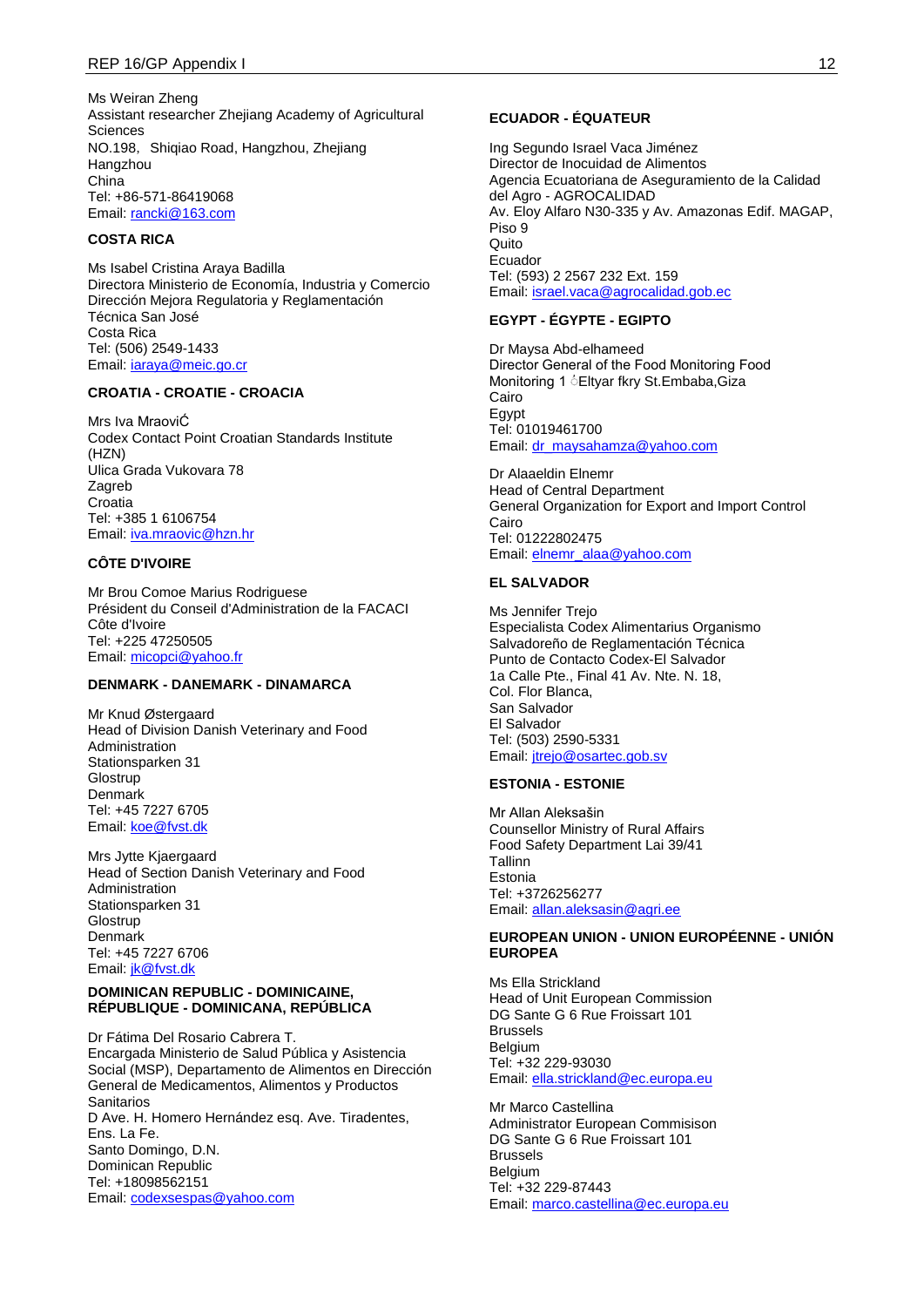Ms Eva Zamora Escribano Deputy Head of Unit European Commission DG Sante G 6 Rue Froissart 101 Brussels Belgium Tel: +32 229-98682 Email: [eva-maria.zamora-escribano@ec.europa.eu](mailto:eva-maria.zamora-escribano@ec.europa.eu)

#### **FINLAND - FINLANDE - FINLANDIA**

Ms Anne Haikonen Legislative Counsellor Ministry of Agriculture and Forestry Department of Food P.O. Box 30 00023 Government Helsinki Finland Tel: +358503697618 Email: [anne.haikonen@mmm.fi](mailto:anne.haikonen@mmm.fi)

### **FRANCE - FRANCIA**

Mrs Emilie Lebrasseur Deputy Head of Office for European and Multilateral **Negotiations** Ministry of Agriculture, Agrifood and Forestry General Directorate for Food 251, rue de Vaugirard 75 732 Paris Cedex 15 France Tel: +331 49 55 47 78 Email: [emilie.lebrasseur@agriculture.gouv.fr](mailto:emilie.lebrasseur@agriculture.gouv.fr)

Mr Claude Duchemin Chef du Bureau en charge de la qualité et de la valorisation des denrées alimentaires Ministère de l'Economie, de l'Industrie et du Numérique Direction Générale de la Concurrence, de la Consommation et de la Répression des Fraudes 59 boulevard Vincent Auriol Télédoc 223 Paris Cedex 15 France Tel: +33 (0)1 44 97 33 08 Email: [claude.duchemin@dgccrf.finances.gouv.fr](mailto:claude.duchemin@dgccrf.finances.gouv.fr)

Mrs Susanna Paakkola Stagiaire Ministry of Agriculture, Agrifood and Forestry DGAL 251, rue de Vaugirard Paris France Email: [susanna.paakkola@agriculture.gouv.fr](mailto:susanna.paakkola@agriculture.gouv.fr)

Ms Claire Servoz Adjointe au chef du bureau en charge de la qualité et de la valorisation des denrées alimentaires DGCCRF Ministère de l'Economie, de l'Industrie et du Numérique 59 boulevard Vincent Auriol Paris Cedex 13 France Tel: (0)1 44 97 28 76 Email: [claire.servoz@dgccrf.finances.gouv.fr](mailto:claire.servoz@dgccrf.finances.gouv.fr)

Ms Karine Simbelie Regulatory Affairs Director ATLA 42, rue de Châteaudun Paris France Email: [karine.simbelie@atla.asso.fr](mailto:karine.simbelie@atla.asso.fr)

#### **GAMBIA - GAMBIE**

Ms Zainab Jallow Director General Food Safety and Quality Authority of The Gambia Food Safety and Quality Authority 2 Kairaba Avenue, Westfield P.O.Box 2047 Serre Kunda Gambia Tel: +2209969070 Email: [zjallow@yahoo.com](mailto:zjallow@yahoo.com)

#### **GERMANY - ALLEMAGNE - ALEMANIA**

Mr Niklas Schulze-Icking Federal Ministry of Food and Agriculture Wilhelmstr. 54 Berlin Germany Email: [niklas.schulze-icking@bmel.bund.de](mailto:niklas.schulze-icking@bmel.bund.de)

#### **GHANA**

Ms Pokuaa Appiah-kusi Deputy Codex Contact Point Manager Ghana Standards Authority Food, Material And Chemical Standards P. O. Box Mb 245 Accra Ghana Tel: +233 205 152460 Email: [prispok@icloud.com](mailto:prispok@icloud.com)

Ms Cynthia Adwoa Dapaah Corporate Attorney Food and Drugs Authority Legal P. O. Box Ct 2783 Cantonments Accra Ghana Tel: +233 244 212791 Email: [Cynthia.dapaah@fdaghana.gov.gh](mailto:Cynthia.dapaah@fdaghana.gov.gh)

Mr John Kofi Odame-darkwah Deputy Chief Executive Food and Drugs Authority Food Safety P.O.Box CT 2783 Cantonments Accra Accra Ghana Tel: +233 244 337243 Email: [john.dame-darkwa@fdaghana.gov.gh](mailto:john.dame-darkwa@fdaghana.gov.gh)

Mr John Oppong-otoo Codex Contact Point Manager Ghana Standards Authority Food, Material And Chemical Standards P. O. Box Mb 245 Accra Ghana Tel: +233 243 785375 Email: [nanapong23@yahoo.com](mailto:nanapong23@yahoo.com)

Mrs Barbara Apefa Wuttor-asem Head Ghana Standards Authority Legal P. O. BOX MB 245 Accra Ghana Tel: +233 244 238554 Email: [bwuttor-asem@gsa.gov.gh](mailto:bwuttor-asem@gsa.gov.gh)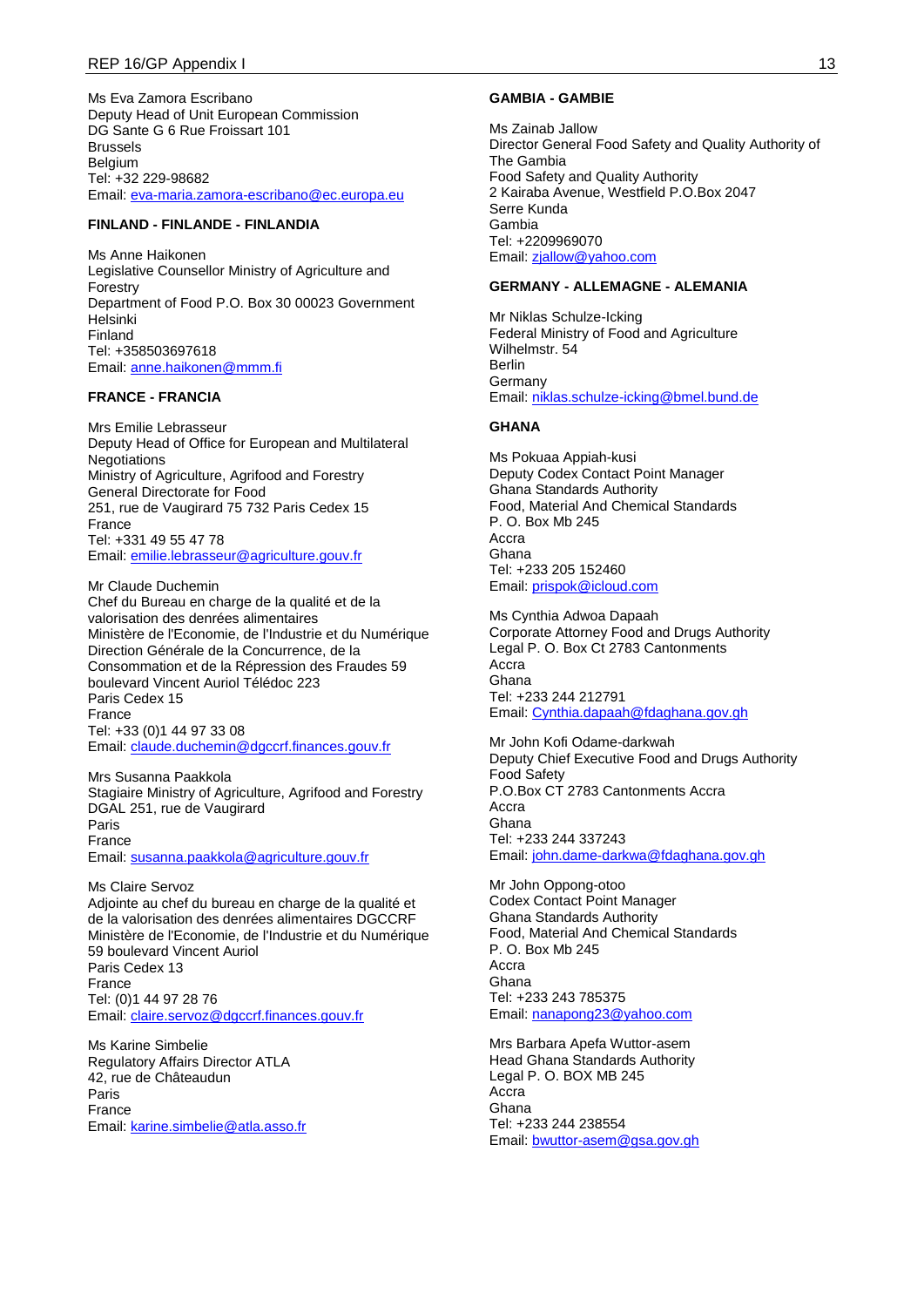# **GREECE - GRÈCE - GRECIA**

Mr Dimitrios Chalepidis Premier Conseiller aux Affaires Economiques et Commerciales Ambassade de Grèce Bureau des Affaires Economiques et Commerciales 17, rue Auguste Vacquerie Paris France Tel: 0033 1 47 20 26 60 Email: [ecocom-paris@mfa.gr](mailto:ecocom-paris@mfa.gr)

# **HUNGARY - HONGRIE - HUNGRÍA**

Dr Andrea Zentai Food safety coordinator National Food Chain Safety **Office** Kitaibel P. u. 4. Budapest Hungary Tel: 06-70-903-0606 Email: [zentaia@nebih.gov.hu](mailto:zentaia@nebih.gov.hu)

## **INDIA - INDE**

Mr Sunil Bakshi Advisor Codex Food Safety and Standards Authority of India Delhi FDA Bhawan, Near Bal Bhawan New Delhi India Tel: +91-11-23237439 Email: [sbakshi@fssai.gov.in](mailto:sbakshi@fssai.gov.in)

Mr Perumal Karthikeyan Assistant Director (Codex and Regulations) Food Safety and Standards, Authority of India FDA Bhawan Near Bal Bhavan Kotla Road New Delhi India Tel: 91-11- 23237419 Email: [baranip@yahoo.com](mailto:baranip@yahoo.com)

# **INDONESIA - INDONÉSIE**

Dr Zakiyah Zakiyah Head of Center for Standard Implementation System National Standardization Agency of Indonesia Center for Standard Implementation System Building I BPPT, 10th floor Jl. M.H. Thamrin No. 8, Jakarta Indonesia Tel: +62213927422 Email: [zakiyah@bsn.go.id](mailto:zakiyah@bsn.go.id)

### **IRAN (ISLAMIC REPUBLIC OF) – IRAN (RÉPUBLIQUE ISLAMIQUE D') – IRÁN (REPÚBLICA ISLÁMICA DEL)**

Dr Mohammad Hossein Shojaee Aliabadi Senior Scientific Adviser Institute of Standard & Director and Laboratory Manager Institute of Standard & Industrial Research of IRAN Faroogh Life Sciences Research Laboratory No: 96; Parcham Street Tohid Square; 1457844393 Tehran Iran (Islamic Republic of) Tel: +0989121591766 Email: [farooghlab@gmail.com](mailto:farooghlab@gmail.com)

#### **IRELAND - IRLANDE - IRLANDA**

Mr James Conway Agriculture Inspector Department of Agriculture, Food and the Marine Research & Codex Division Agriculture House 6W Kildare Street Dublin Dublin Tel: +353 1 6072710 Email: [james.conway@agriculture.gov.ie](mailto:james.conway@agriculture.gov.ie)

## **ITALY - ITALIE - ITALIA**

Mr Ciro Impagnatiello Codex Contact Point Ministry of Agricultural Food and Forestry Policies Department of the European Union, International Policies and Rural Development Via XX Settembre, 20 Rome Italy Tel: +39 06 46654058 Email: [c.impagnatiello@politicheagricole.it](mailto:c.impagnatiello@politicheagricole.it)

#### **JAMAICA - JAMAÏQUE**

Mr Dermon Spence Chief Technical Director Ministry of Agriculture and Fisheries Chief Technical Services Hope Gardens, Kingston Jamaica Tel: 8765646364 Email: [dlspence@moa.gov.jm](mailto:dlspence@moa.gov.jm)

# **JAPAN - JAPON - JAPÓN**

Dr Hiroshi Yoshikura Advisor Ministry of Health, Labour and Welfare Department of Environmental Health and Food Safety 1-2-2, Kasumigaseki, Chiyoda-ku Tokyo Japan Tel: +81 3 3595 2326 Email: [codexj@mhlw.go.jp](mailto:codexj@mhlw.go.jp)

Mr Kenji Kuroiwa Technical Official Ministry of Health, Labour and Welfare Department of Environmental Health and Food Safety, Pharmaceutical Safety and Environmental Health B 1-2- 2, Kasumigaseki, Chiyoda-ku Tokyo Japan Tel: +81 3 3595 2326 Email: [codexj@mhlw.go.jp](mailto:codexj@mhlw.go.jp)

Mr Yusuke Shimizu Associate director Ministry of Agriculture, Forestry and Fisheries Food Safety Policy Division, Food Safety and Consumer Affairs Bereau 1-2-1, Kasumigadeki, Chiyoda-ku Tokyo Japan Tel: +81-3-3502-8732 Email: [yusuke\\_shimizu450@maff.go.jp](mailto:yusuke_shimizu450@maff.go.jp)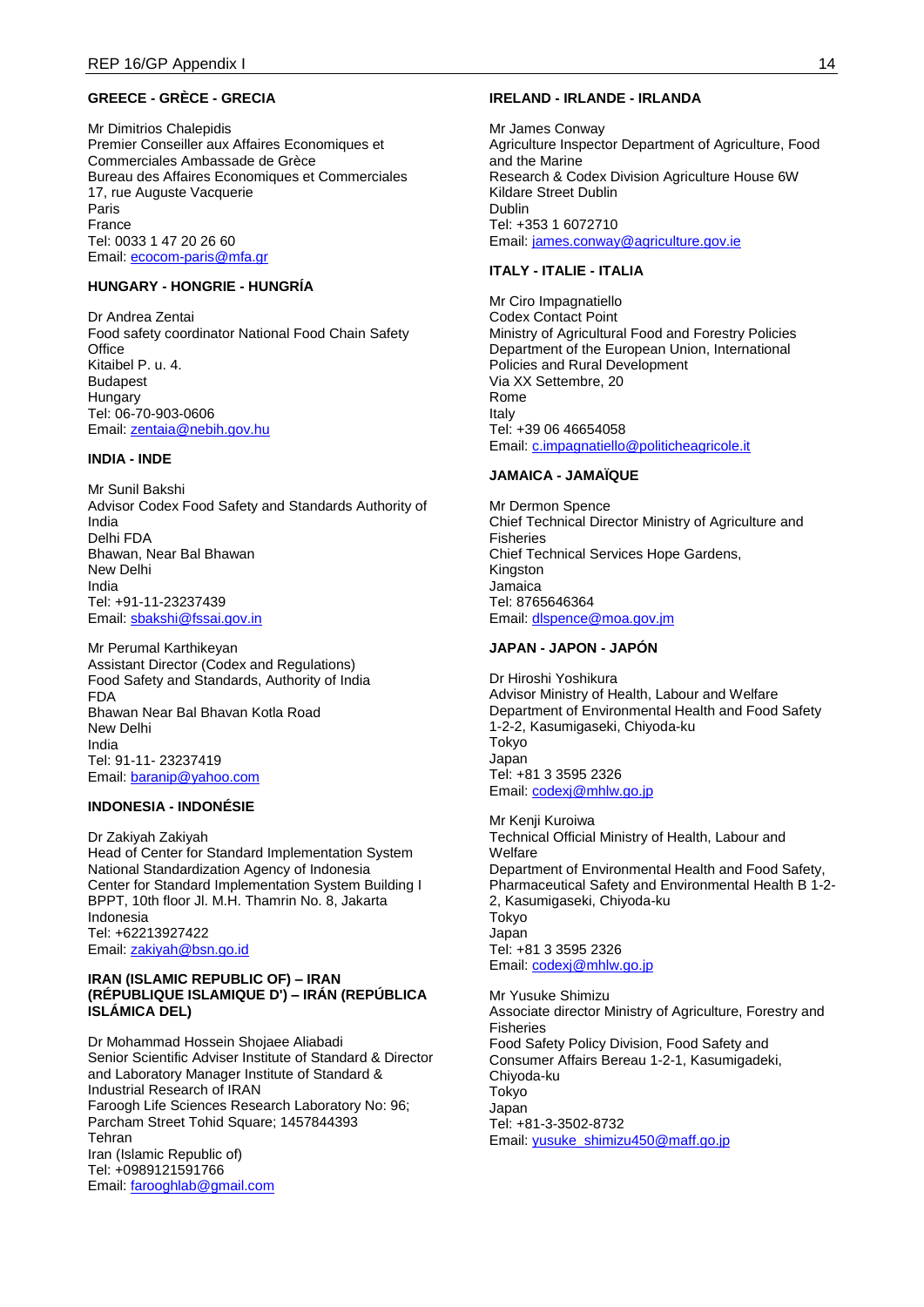#### **KENYA**

Dr Nicholas Otieno Ayore Head of Veterinary Public Health Directorate of Veterinary Services Directorate of Veterinary Services Private Bag Kangemi Nairobi Kenya Tel: +254 721390966 Email: [nicholasayore@gmail.com](mailto:nicholasayore@gmail.com)

Mr Charles Gachahi Director Kenya Bureau of Standards Standard Division P.O. Box 54974 Nairobi Kenya Tel: +254 20 6948000 Email: [gachahic@kebs.org](mailto:gachahic@kebs.org)

### **LATVIA - LETTONIE - LETONIA**

Ms Olga Orlova Counsellor Permanent Representation of Latvia to EU Avenue des Arts 23 Brussels Belarus Tel: +32 22 383 145 Email: [olga.orlova@mfa.gov.lv](mailto:olga.orlova@mfa.gov.lv)

#### **LUXEMBOURG - LUXEMBURGO**

Mrs Nathalie Welschbillig Ministry of Agriculture and Ministry of Health Administration des services vétérinaires c/o OSQCA 6 rue du Palais de justice Luxembourg Tel: +352691154518 Email: [nathalie.welschbillig@osqca.etat.lu](mailto:nathalie.welschbillig@osqca.etat.lu)

### **MALAYSIA - MALAISIE - MALASIA**

Ms Noraini Dato' Mohd. Othman Senior Director for Food Safety and Quality Ministry of Health Malaysia Level 4, Menara Prisma, No. 26, Jalan Persiaran Perdana, Precint 3 Putrajaya Malaysia Tel: +603-8885 0778 Email: [noraini\\_othman@moh.gov.my](mailto:noraini_othman@moh.gov.my)

Ms Shamsinar Abdul Talib Director of Planning, Policy Development and Codex Standard Food Safety and Quality Division Level 4, Menara Prisma, No. 26, Jalan Persiaran Perdana, Precint 3 Putrajaya **Malaysia** Tel: +603-8885 0787 Email: [shamsinar@moh.gov.my](mailto:shamsinar@moh.gov.my)

#### **MALI - MALÍ**

Dr Mahamadou Sako Vice - President de la Commission Directeur General par Interim Agence Nationale de la Sécurité Sanitaire des Aliments Ministere de la Santé et de l'Hygiène Publique Agence Nationale de la Sécurité Sanitaire des Aliments Quartier du Fleuve, Centre Commercial Rue 305, BPE : 2362 Bamako Mali Tel: +223 66729013 /+223 20 22 0754 Email: [mahamadousako@yahoo.fr](mailto:mahamadousako@yahoo.fr)

Mrs Farmata Koro Yaro Epouse Maiga Directrice Générale Adjointe Laboratoire National des Eaux Ministere de L'Energie et de l'Eau Laboratoire National des Eaux Magnambougou Wèrèda Rue 126 Bamako, Mali Bamako Mali Tel: (223) 66753786 / 76461435/ 20 Email: [aignay@yahoo.fr](mailto:aignay@yahoo.fr)

#### **MALTA - MALTE**

Ms Ann Marie Borg Senior Policy Officer Permanent Representation of Malta to the EU Rue Archimède 25 Brussels Belgium Tel: +32478198469 Email: [ann-marie.borg@gov.mt](mailto:ann-marie.borg@gov.mt)

Mr John Attard Kingswell Environmental Health Service Manager Ministry of Energy and Health Superintendent of Public Health Floor 1, Outpatients Dept, St. Lukes Hospital Pieta Malta Tel: 356 25953316 Email: [john.attard-kingswell@gov.mt](mailto:john.attard-kingswell@gov.mt)

### **MEXICO - MEXIQUE - MÉXICO**

Mr Daniel González Sesmas Senior Executive de Política Económica Departamento para la Competitividad y el Reglamento Ministerio de Economía Paseo de la Reforma 296, Col. Juárez, Del. Cuauhtémoc, Ciudad de México. C.P. 06600 Mexico Email: [daniel.gonzalezs@economia.gob.mx](mailto:daniel.gonzalezs@economia.gob.mx)

Ms Pamela Suárez Brito Gerente de Asuntos Internacionales en Inocuidad Alimentaria Comisión Federal para la Protección contra Riesgos Sanitarios (COFEPRIS) Dirección Ejecutiva de Operación Internacional Monterrey #33 Piso 2, Col. Roma Delegación Cuauhtémoc Mexico Distrito Federal Mexico Tel: 525550805389 Email: [psuarez@cofepris.gob.mx](mailto:psuarez@cofepris.gob.mx)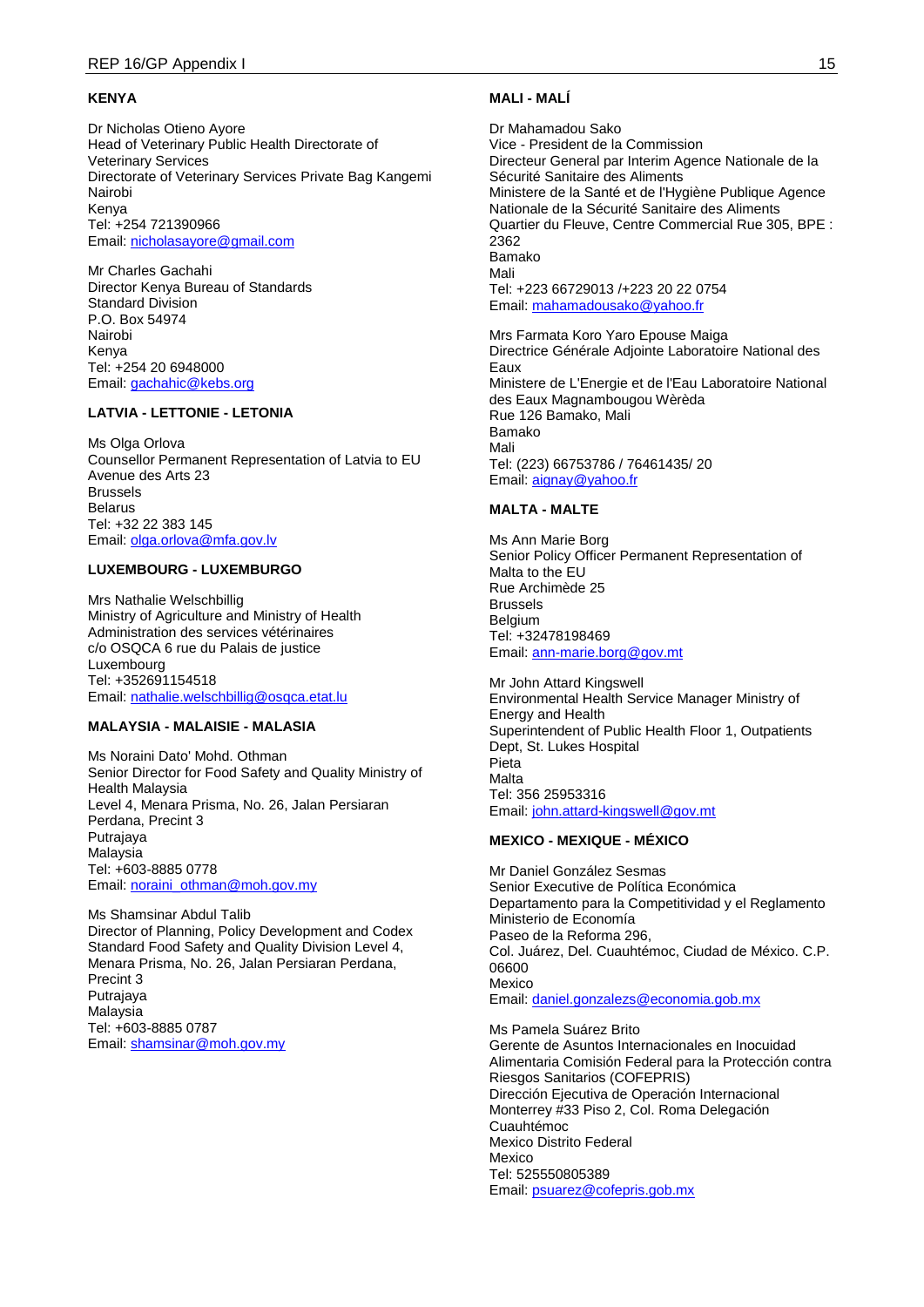### **MOROCCO - MAROC - MARRUECOS**

Ing Bouchra Messaoudi Cadre au Service de la Normalisation Office National de la Securite Sanitaire des Produits Alimentaires Ministère de l'Agriculture et de la Pêche Maritime Avenue Hadj Ahmed Cherkaoui Agdal Rabat Morocco Tel: 00212654438047 Email: [bouchring@yahoo.fr](mailto:bouchring@yahoo.fr)

Mr Elhoussaine Saad Directeur du Laboratoire Laboratoire Officiel d'Analyses et de Recherches **Chimiques** Département de l'Agriculture 25, rue Nichakra, Rahal Casablanca Morocco Tel: +212 22302007 Email: [saad.lhoussaine@gmail.com](mailto:saad.lhoussaine@gmail.com)

Dr Karfal Brahim Chef de Service de la Réglementation et des Autorisations Agence Nationale pour le Développement de l'Aquaculture Agriculture Avenue Annakhil, Immeuble Les Patios, 4ème Etage, Hay Ryad Rabat Morocco Tel: +212538099700 Email: [b.karfal@anda.gov.ma](mailto:b.karfal@anda.gov.ma)

Mr Rachid Tadili Chef du Département des Etudes et Prospection Etablissement Autonome de Contrôle et de Coordination des Exportations Ministère de l'Agriculture et de la Pêche Maritime 72, Angle Boulevard Mohamed Smiha et rue Mohamed EL Baâmrani Casablanca Morocco Tel: +212 618532309 Email: [tadili@eacce.org.ma](mailto:tadili@eacce.org.ma)

### **NEPAL - NÉPAL**

Mr Balkrishna Khakurel Director General Ministry of Health Department of Drug Administration 81, rue de la Servette Geneva Switzerland Tel: +41 (0) 22 733 26 00 Email: [mission.nepal@bluewin.ch](mailto:mission.nepal@bluewin.ch)

#### **NETHERLANDS - PAYS-BAS - PAÍSES BAJOS**

Mr Martijn Weijtens CCEURO Chair Ministry of Economic Affairs P.O. Box 20401 The Hague **Netherlands** Tel: +31 70 3798950 Email: [info@codexalimentarius.nl](mailto:info@codexalimentarius.nl)

Ms Tanja Akesson Codex Contact Point Ministry of Economic Affairs PO Box 20401 The Hague **Netherlands** Tel: +31 6 2724 9788 Email: [t.z.j.akesson@minez.nl](mailto:t.z.j.akesson@minez.nl)

Mr Robert Dautzenberg Policy Officer - Member of the Dutch delegation General Secretariat of the Council of the European **Union** DGB2B Email: [robert.dautzenberg@consilium.europa.eu](mailto:robert.dautzenberg@consilium.europa.eu)

Mr Nicolaj Mortensen Political Administrator - Member of the Dutch delegation Council of the EU/Dutch presidency DGB 2B Rue de la Loi/Wetstraat 175 Brussels **Belgium** Tel: +32 281 4806 Email: [nicolaj-ting.mortensen@consilium.europa.eu](mailto:nicolaj-ting.mortensen@consilium.europa.eu)

### **NORWAY - NORVÈGE - NORUEGA**

Mrs Vigdis Synnøve Veum Møllersen Senior Adviser Norwegian Food Safety Authority 2381 Brumunddal Norway Tel: +47 22 779104 Email: [visvm@mattilsynet.no](mailto:visvm@mattilsynet.no)

Mrs Bodil Blaker Specialist Director Ministry of Health and Care Services Oslo Norway Tel: +47 22 24 86 02 Email: [bob@hod.dep.no](mailto:bob@hod.dep.no)

# **PAKISTAN - PAKISTÁN**

Mr Malik Zahoor Ahmad Director General Ministry of National Food Security and Research National Animal and Plant Health Inspection Services Room No. 314, Block B, 3rd Floor, Pakistan Secretariat Islamabad Pakistan Tel: 92519211289 Email: [Malikzahoor@gmail.com](mailto:Malikzahoor@gmail.com)

#### **PAPUA NEW GUINEA - PAPOUASIE-NOUVELLEGUINÉE - PAPUA NUEVA GUINEA**

Dr Vele Pat Ila'ava **Secretary** Department of Agriculture & Livestock P.O.Box 2033 Port Moresby, NCD Port Moresby Papua New Guinea Tel: 675 321 3302 Email: [vpilaava100261@gmail.com](mailto:vpilaava100261@gmail.com)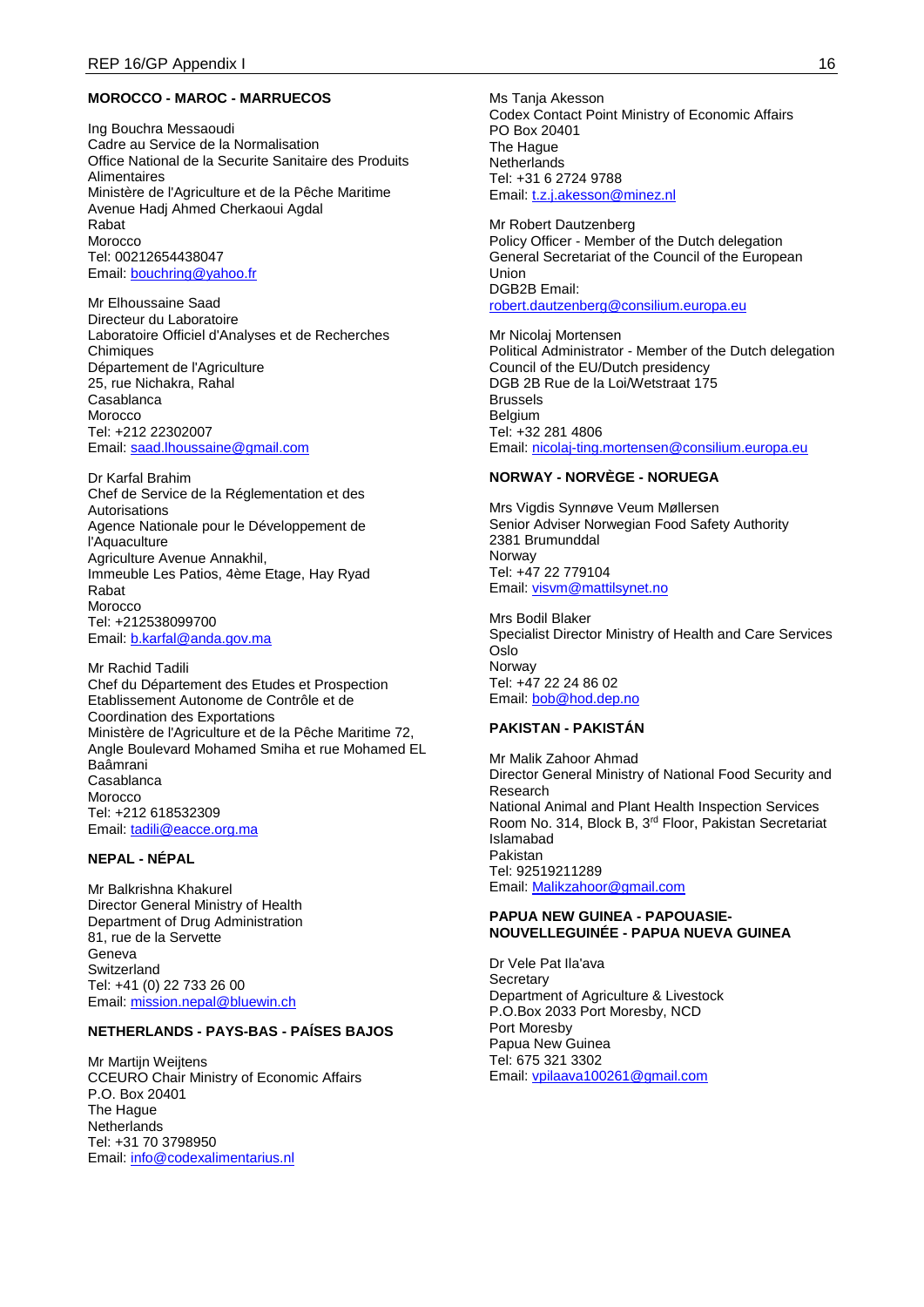# **PARAGUAY**

Mr Octavio Ferreira Director of Multilateral Economic Organizations Ministry of Foreign Affairs Palma 594 Asunción Paraguay Tel: +595214148800 Email: [oferreira@mre.gov.py](mailto:oferreira@mre.gov.py)

Ms Laura Stefanía Correa Miño Ministerio de Relaciones Exteriores Dirección de Organismos Económicos Multilaterales Asunción Paraguay Tel: +595214148802 Email: [lcorrea@mre.gov.py](mailto:lcorrea@mre.gov.py)

### **PERU - PÉROU - PERÚ**

Mrs Jenny Huamán Delegada Alterna de la Comisión Técnica del Codex sobre Aditivos Alimentarios Dirección General de Salud Ambiental e Inocuidad Alimentaria Lima Calle Las Amapolas Nº 350, Urbanización San Eugenio. Lima Peru Tel: 511- 6314430 Ext. 4410 Email: [jhuaman@digesa.minsa.gob.pe](mailto:jhuaman@digesa.minsa.gob.pe)

### **PHILIPPINES - FILIPINAS**

Ms Amparo Ampil Division Chief Food, Agriculture, and Fisheries Policy Division, Department of Agriculture, Office of the Undersecretary for Policy and Planning, Department of Agriculture Elliptical Rd., Diliman Quezon City **Philippines** Tel: +6329267439 Email: [acascolan@yahoo.com](mailto:acascolan@yahoo.com)

#### **POLAND - POLOGNE - POLONIA**

Ms Magdalena Kowalska Main expert Agricultural and Food Quality Inspection International Cooperation Department Wspolna 30 Str. Warsaw Poland Tel: +48226232904 Email: [kodeks@ijhars.gov.pl](mailto:kodeks@ijhars.gov.pl)

## **QATAR**

Mr Khalid Yousef Al-Sulaiti Health Inspection Specialist Ministry of Public Health Public Health Department Qatar Tel: +974 44070210 Email: [kalsulaiti@sch.gov.qa](mailto:kalsulaiti@sch.gov.qa)

#### **REPUBLIC OF KOREA - RÉPUBLIQUE DE CORÉE - REPÚBLICA DE COREA**

Mr Heon Woo Hong Director Ministry of Food and Drug Safety Food Policy Coordination Division 187 Osongsaengmyeong2(i)-ro, Osong-eup, Heungdeok-gu cheongju-si, Chungcheongbuk-do, 28159 Korea cheongju-si Republic of Korea Tel: 82-43-719-2010 Email: [h4519@korea.kr](mailto:h4519@korea.kr)

Mr Haeng Soo Cheon Assistant Director Ministry of Agriculture, Food And Rural Affairs Email: [jsan506@korea.kr](mailto:jsan506@korea.kr)

Ms Saetbyeol Jung Codex Researcher Ministry of Food and Drug Safety Food Policy Coordination Division Osong Health Technology Administration Complex, 187 Osongsaengmyeong2(i)-ro, Osong-eup, Heungdeok-gu cheongju-si, Chungcheongbuk-do, Korea Cheongju-si Republic of Korea Tel: 82-43-719-2041 Email: [bjung@korea.kr](mailto:bjung@korea.kr)

Ms Misun Park Scientific Officer Ministry of Food and Drug Safety Food standard division Osong Health Technology Administration Complex, 187 Osongsaengmyeong2(i) ro, Osong-eup, Heungdeok-gu cheongju-si, Chungcheongbuk-do, Korea Cheongju-si Republic of Korea Tel: 82-43-719-2417 Email: [mspark@korea.kr](mailto:mspark@korea.kr)

#### **RUSSIAN FEDERATION - FÉDÉRATION DE RUSSIE - FEDERACIÓN DE RUSIA**

Mr Nikolay Balan Head of Division Federal Service for Surveillance on Consumer Rights Protection and Human Well-being International Cooperation Division 18/20, Vadkovskiy pereulok Moscow Russian Federation Tel: +7 499 973 3012 Email: [balan\\_ng@gsen.ru](mailto:balan_ng@gsen.ru)

Mrs Anna Koroleva Chief Expert Federal Service for Surveillance on Consumer Rights Protection and Human Well-being Division of organization of interaction with WTO and **OECD** 18/20, Vadkovskiy pereulok Moscow Russian Federation Tel: +7 499 973 3012 Email: [Korolyova\\_AP@gsen.ru](mailto:Korolyova_AP@gsen.ru)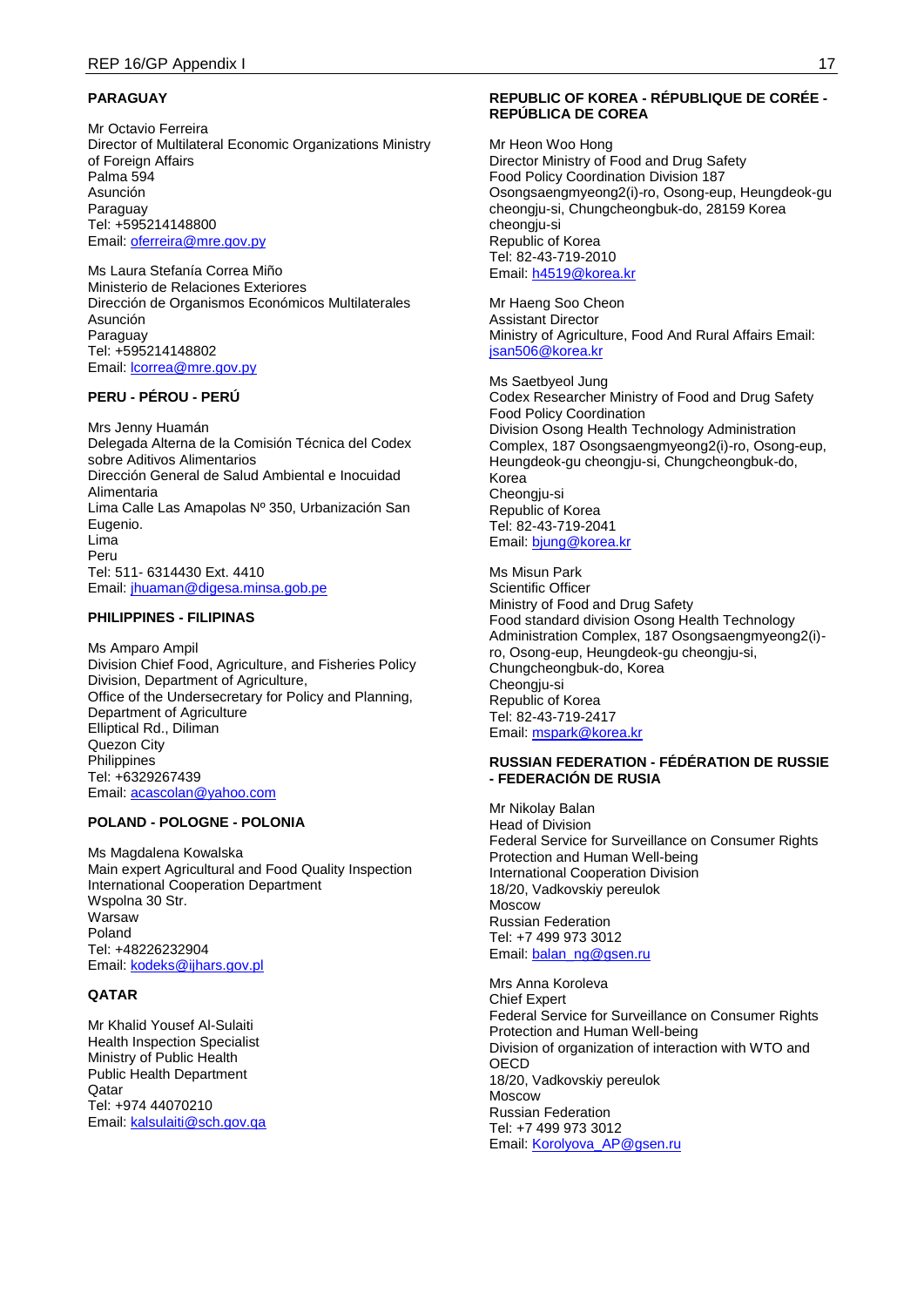### **SAUDI ARABIA - ARABIE SAOUDITE - ARABIA SAUDITA**

Mr Sami Alnokhilan Head of International contact Points Saudi Food and Drug Authority Executive Dept. of Technical Regulation and Standards North Ring Road - Al Nafal Unit (1) Riyadh 13312 - 6288 Saudi Arabia Riyadh Saudi Arabia Tel: +966112038222 Email: [CODEX.CP@sfda.gov.sa](mailto:CODEX.CP@sfda.gov.sa)

# **SENEGAL - SÉNÉGAL**

Prof Amadou Diouf Chef Centre Anti-Poison Ministere Sante et Action Sociale Hopital Fann Dakar Senegal Tel: 00221776449823 Email: [amdiouf@refer.sn](mailto:amdiouf@refer.sn)

Mr Ousseynou Niang Diallo Chef de Service Direction Elevage Ministere Elevage Immeuble Keur Gorgui Dakar Senegal Email: [ousseynou.niang.diallo@gmail.com](mailto:ousseynou.niang.diallo@gmail.com)

Ms Ndeye Maguette Diop Chef de Bureau Association Senegalaise De Normalisation Ministere Industrie 21 Lotissement Front de Terre X Bourguiba Dakar Senegal Email: [ndmagdiop@gmail.com](mailto:ndmagdiop@gmail.com)

Mr Ousmane Drame Secretaire Permanent Conseil Economique, Social et Environnemental 25, Avenue Pasteur Dakar Senegal Email: [mairienioro@gmail.com](mailto:mairienioro@gmail.com)

Dr Sadia Faty Rapporteur Conseil Economique, Social et Environnemental 25, Avenue Pasteur Dakar Senegal Email: [diasazig@gmail.com](mailto:diasazig@gmail.com)

Mrs Mame Diarra Faye Point de Contact National Codex Ministere Sante et Action Sociale Rue Aime Cesaire Dakar Fann Dakar Senegal Email: [mamediarrafaye@yahoo.fr](mailto:mamediarrafaye@yahoo.fr)

Dr Adjaratou Diakhou Ndiaye Conseillere Technique Cabinet Premier Ministre Avenue Roume Dakar Dakar Senegal Email: [nadjaratou@hotmail.com](mailto:nadjaratou@hotmail.com)

### **SLOVAKIA - SLOVAQUIE - ESLOVAQUIA**

Dr Zuzana Bírošová Director of Department Ministry of Agriculture and Rural Development of the Slovak Republic Food Safety and Nutrition Dept. Dobrovičova 12 **Bratislava** Slovakia Tel: +421 2 592 66 571 Email: [zuzana.birosova@land.gov.sk](mailto:zuzana.birosova@land.gov.sk)

## **SLOVENIA - SLOVÉNIE - ESLOVENIA**

Dr Blaža Nahtigal Codex Contact Point Ministry of Agriculture, Forestry and Food The Administration for Food Safety, Veterinary Sector and Plant Protection Dunajska cesta 22 Ljubljana Slovenia Tel: 0038613001330 Email: [blaza.nahtigal@gov.si](mailto:blaza.nahtigal@gov.si)

#### **SPAIN - ESPAGNE - ESPAÑA**

Mrs Maria Luisa Aguilar Zambalamberri Jefe de Servicio Agencia Española de Consumo, Seguridad Alimentaria y Nutrición Punto de Contacto Codex España C\ Alcala, 56 Madrid Spain Email: [maguilar@msssi.es](mailto:maguilar@msssi.es)

#### **SRI LANKA**

Mr Alexi Gunasekera Counsellor / Commercial Embassy of Sri Lanka No. 16, Rue Spontini 75016, Paris France Email: [sl.france@wanadoo.fr](mailto:sl.france@wanadoo.fr)

Mr Tilak Ranaviraja Ambassador of Sri Lanka to France and Permanent Delegate to UNESCO Embassy of Sri Lanka No.16, Rue Spontini 75016 Paris France Email: [sl.france@wanadoo.fr](mailto:sl.france@wanadoo.fr)

#### **SWEDEN - SUÈDE - SUECIA**

Dr Anders Wannberg Senior Administrative Officer The Swedish Government Ministry of Enterprise and Innovation Fredsgatan 8 SE-103 33 **Stockholm** Sweden Tel: +46 705190263 Email: [anders.wannberg@gov.se](mailto:anders.wannberg@gov.se)

Mrs Carmina Ionescu Codex coordinator National Food Agency Box 622 Uppsala Sweden Tel: +46 709245601 Email: [carmina.ionescu@slv.se](mailto:carmina.ionescu@slv.se)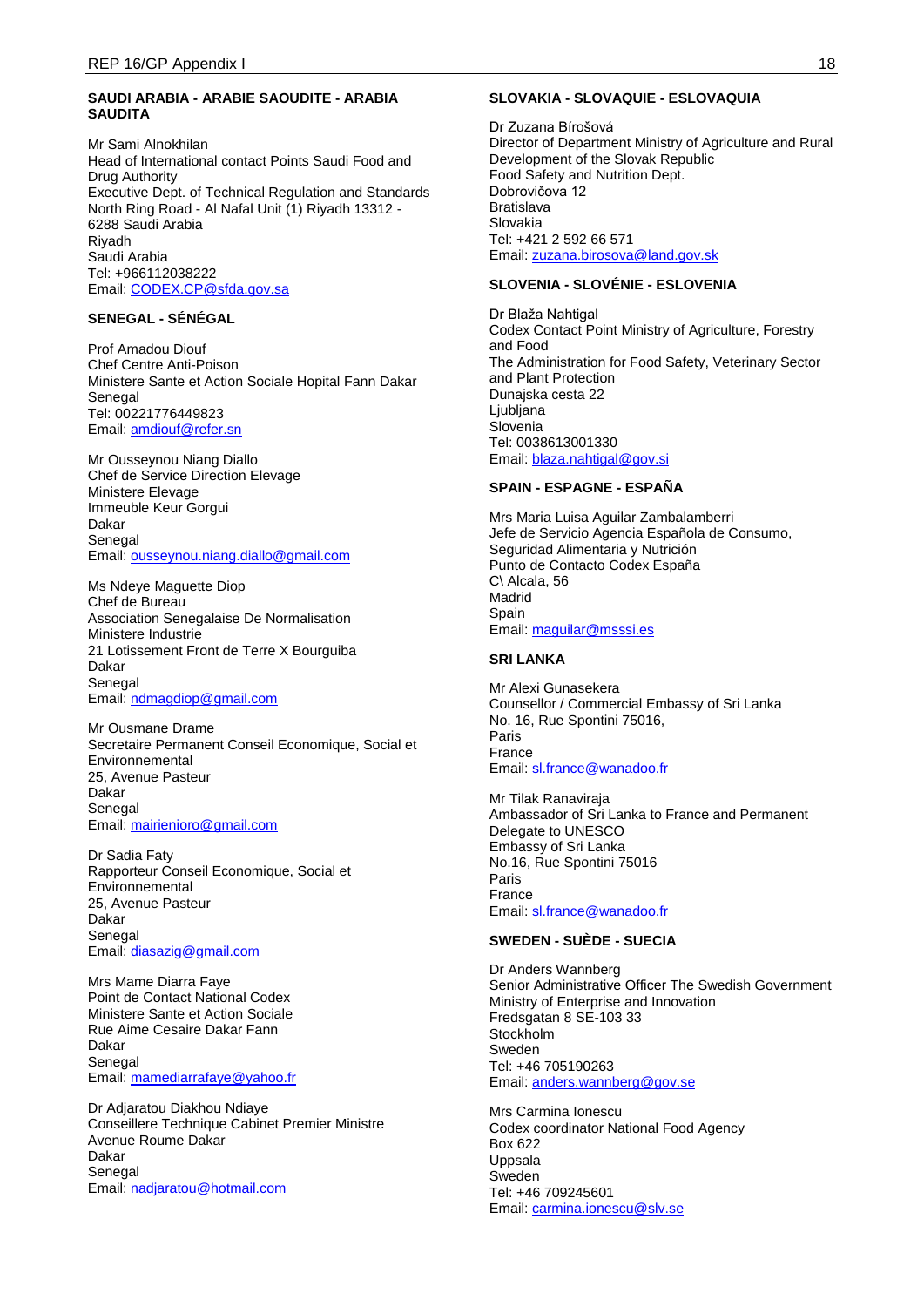### **SWITZERLAND - SUISSE - SUIZA**

Dr Michael Beer Head Food and Nutrition Federal Food Safety and Veterinary Office FSVO Bern **Switzerland** Email: [michael.beer@blv.admin.ch](mailto:michael.beer@blv.admin.ch)

Dr Himanshu Gupta Regulatory & Scientific Affairs Nestec SA Avenue Nestlé 55 Post Box Vevey Switzerland Email: [Himanshu.Gupta@nestle.com](mailto:Himanshu.Gupta@nestle.com)

Mr Martin Müller Swiss Codex Contact Point Federal Food Safety and Veterinary Office FSVO Bern Switzerland Email: [martin.mueller@blv.admin.ch](mailto:martin.mueller@blv.admin.ch)

Mrs Awilo Ochieng Pernet Chair, Codex Alimentarius Commission Federal Food Safety and Veterinary Office FSVO Division of International Affairs Bern **Switzerland** Email: [awilo.ochieng@blv.admin.ch](mailto:awilo.ochieng@blv.admin.ch)

# **THAILAND - THAÏLANDE - TAILANDIA**

Mrs Usa Bamrungbhuet Director, Office of Standard Development National Bureau of Agricultural Commodity and Food Standards 50 Phaholyothin Road, Ladyao Chatuchak Bangkok **Thailand** Tel: (662) 561 - 2277 Email: [bam\\_usa@hotmail.com](mailto:bam_usa@hotmail.com)

Ms Namaporn Attaviroj Standards Officer, Office of Standard Development National Bureau of Agricultural Commodity and Food Standards (ACFS) 50 Phahonyothin Rd., Ladyao, Chathuchak Bangkok **Thailand** Tel: +66 2 561 2277 ext. 1432 Email: [jzanamaporn@gmail.com](mailto:jzanamaporn@gmail.com)

Dr Pichet Itkor Vice Chairman Food Processing Industry Club The Federation of Thai Industries Queen Sirikit National Convention Center, Zone C 4th Floor, 60 New Rachadapisek Rd., Klongtoey Bangkok **Thailand** Tel: +66 (2) 725 1093 Email: [Pichet.itkor@mjn.com](mailto:Pichet.itkor@mjn.com)

## **TUNISIA - TUNISIE - TÚNEZ**

Ing Malika Hermassi Directrice Qualité, sécurité sanitaire et environnement Centre technique de l'agro-alimentaire - Ministère de l'industrie 12, rue de l'usine 2035 Tunis Tunisia Tel: +21697412865 Email: [codextunisie@ctaa.com.tn](mailto:codextunisie@ctaa.com.tn)

## **TURKEY - TURQUIE - TURQUÍA**

Mr Ilhami Sahin Head of Division Ministry of Food Agriculture and Livestock Food Establishments and Codex Eskisehir yolu 9.Km Lodumlu Ankara **Turkey** Tel: +903122587757 Email: [ilhami.sahin@tarim.gov.tr](mailto:ilhami.sahin@tarim.gov.tr)

#### **UNITED KINGDOM - ROYAUME-UNI - REINO UNIDO**

Mr Mike O'neill Head of EU and International Strategy Food Standards Agency Aviation House 125, Kingsway London United Kingdom Tel: +44 (0)20 7276 8664 Email: [Mike.Oneill@foodstandards.gsi.gov.uk](mailto:Mike.Oneill@foodstandards.gsi.gov.uk)

#### **UNITED REPUBLIC OF TANZANIA - RÉPUBLIQUE-UNIE DE TANZANIE - REPÚBLICA UNIDA DE TANZANÍA**

Dr Claude Mosha CEO & Chief SPS (Food Feed Safety & Quality) Consultant Nderyingo Food Feed Consulting International (T) Private Nderyingo Food Feed Consulting International (T), P.O.Box 24850 Dar-es-Salaam United Republic of Tanzania Tel: +255 765 087 187/ 713 324495 Email: [cjsmoshar@yahoo.co.uk](mailto:cjsmoshar@yahoo.co.uk)

#### **UNITED STATES OF AMERICA - ÉTATS-UNIS D'AMÉRIQUE - ESTADOSUNIDOS DE AMÉRICA**

Ms Camille Brewer Director, International Affairs Staff U.S. Food and Drug Administration Health and Human Services 5100 Paint Branch Parkway, HFS-550 College Park, MD United States of America Tel: +1 240-402-1723 Email: [Camille.brewer@fda.hhs.gov](mailto:Camille.brewer@fda.hhs.gov)

Ms Marsha Echols Attorney/Professor of Law 3286 M Street, N.W. Washington, D.C United States of America Tel: +1-202-625-1451 Email: [echols@marshaechols.com](mailto:echols@marshaechols.com)

Dr Jose Emilio Esteban Executive Associate for Laboratory Services United States Department of Agriculture Food Safety and Inspection Service, Office of Public Health Science 950 College Station Rd. Athens, GA United States of America Tel: +1 (706) 546-3420 Email: [Emilio.esteban@fsis.usda.gov](mailto:Emilio.esteban@fsis.usda.gov)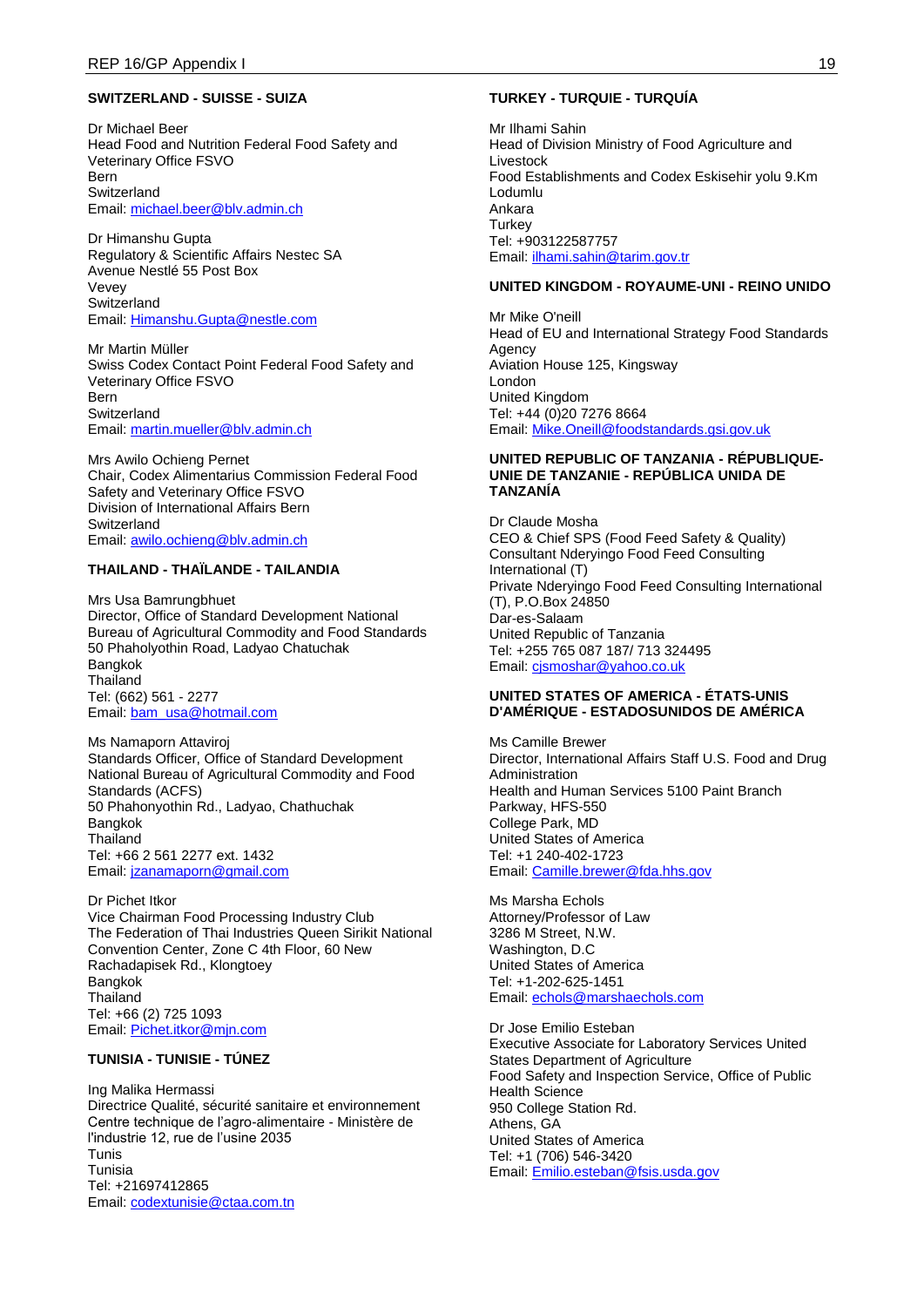Dr Kevin Greenlees Senior Advisor for Science and Policy, Chair, CCRVDF U.S. Food and Drug Administration Center for Veterinary Medicine, HFV-100 7500 Standish Place Rockville, Maryland United States of America Tel: +1-240-402-0638 Email: [kevin.greenlees@fda.hhs.gov](mailto:kevin.greenlees@fda.hhs.gov)

Ms Mary Frances Lowe Manager, U.S. Codex U.S. Codex Office U.S. Department of Agriculture Room 4861 - South Building 1400 Independence Avenue Washington, D.C. United States of America Tel: +1 202 720 2057 Email: [MaryFrances.Lowe@fsis.usda.gov](mailto:MaryFrances.Lowe@fsis.usda.gov)

Ms Cathy Mckinnell Director, International Regulations and Standards Division Foreign Agriculture Services Department of Agriculture 1400 Independence Ave., SW Washington, DC United States of America Tel: +1 202-690-0929 Email: [Cathy.McKinnell@usda.gov](mailto:Cathy.McKinnell@usda.gov)

Mrs Barbara Mcniff Senior International Issues U.S. Department of **Agriculture** Food Safety and Inspection Service; Office of CODEX 1400 Independence Ave; SW Room #4870 Washington, DC United States of America Tel: 202-690-4719 Email: [Barbara.McNiff@fsis.usda.gov](mailto:Barbara.McNiff@fsis.usda.gov)

Dr Julie Moss Deputy Director, International Affairs Staff U.S. Food and Drug Administration Health and Human Services 5100 Paint Branch Parkway HFS-550 College Park United States of America Tel: 240-402-2031 Email: [julie.moss@fda.hhs.gov](mailto:julie.moss@fda.hhs.gov)

Ms Caroline Smith Dewaal International Food Safety Policy Manager, International Affairs Staff U.S. Food and Drug Administration Health and Human Services 5100 Paint Branch Parkway College Park, MD United States of America Tel: +1(240) 402-1242 Email: [Caroline.DeWaal@fda.hhs.gov](mailto:Caroline.DeWaal@fda.hhs.gov)

#### **URUGUAY**

Ing Jose Luis Heijo DIRECTOR Ministerio de Industria, Energia y Mineria Direccion Nacional de Industrias Montevideo Uruguay Tel: 59829163551 Email: [jose.heijo@dni.miem.gub.uy](mailto:jose.heijo@dni.miem.gub.uy)

Mr Jimena Lema Xavier Primer Secretario Ministerio de Relaciones Exteriores Uruguay Email: [jimena.lema@mrree.gub.uy](mailto:jimena.lema@mrree.gub.uy)

#### **INTERNATIONAL GOVERNMENTAL ORGANIZATIONS - ORGANISATIONS GOUVERNEMENTALES INTERNATIONALES - ORGANIZACIONES GUBERNAMENTALES INTERNACIONALES**

# **AFRICAN UNION (AU)**

Dr Raphael Coly Coordinator Standards & Trade Secretariat African Union (Au-Ibar) Westlands Road P.O. BOX 30786-00100 Nairobi Kenya Tel: +254739622183 Email: [raphael.coly@au-ibar.org](mailto:raphael.coly@au-ibar.org)

#### **INTER-AMERICAN INSTITUTE FOR COOPERATION ON AGRICULTURE (IICA)**

Mr Eric Bolaños Ledezma Especialista, Sanidad Agropecuaria e Inocuidad de Alimentos

Instituto Interamericano de Cooperación para la Agricultura (IICA) SAIA Apto Postal 55-2200,

San José Vazquez de Coronado San Isidro 11101 Costa Rica Tel: + 506 2216 0418 Email: [erick.bolanos@iica.int](mailto:erick.bolanos@iica.int)

### **INTERNATIONAL NON-GOVERNMENTAL ORGANIZATIONS - ORGANISATIONS NON-GOUVERNEMENTALES INTERNATIONALES - ORGANIZATIONS INTERNACIONALES NO GUBERNAMENTALES**

**INTERNATIONAL CO-OPERATIVE ALLIANCE (ICA)**

Mr Kazuo Onitake Head of Unit Japanese Consumers' Co-operative Union, Safety Policy Service Co-op Plaza, 3-29-9, Shibuya, Shibuya-ku, Tokyo Japan Tel: +81 3-5778-8109 Email: [kazuo.onitake@jccu.coop](mailto:kazuo.onitake@jccu.coop)

#### **INTERNATIONAL COUNCIL OF GROCERY MANUFACTURERS ASSOCIATIONS (ICGMA)**

Mr Richard White Director, Codex and International Standards Policy Grocery Manufacturers Association 1350 I Street, N.W. Suite 300 Washington, DC United States of America Email: [rwhite@gmaonline.org](mailto:rwhite@gmaonline.org)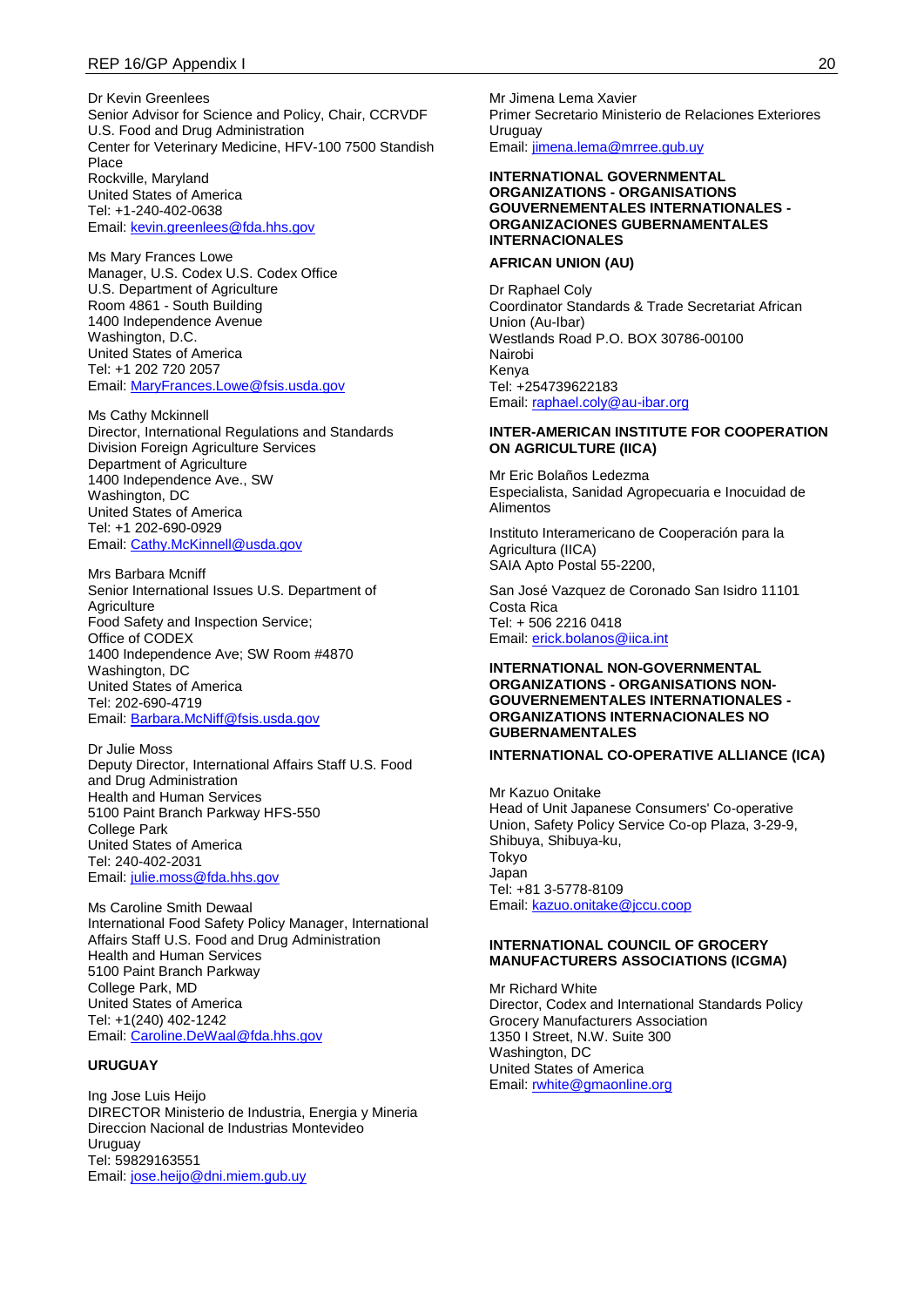#### REP 16/GP Appendix I 21

Ms Denise Malone Director, Nutrition Regulatory Affairs Abbott Nutrition Global Policy and Intelligence 200 Abbott Park Road Dept 06NG LF J49-3 Abbott Park, IL United States of America Tel: 224 668 6743 Email: [denise.malone@abbott.com](mailto:denise.malone@abbott.com)

### **INTERNATIONAL DAIRY FEDERATION (IDF/FIL)**

Ms Jennifer Huet Project Manager IDF/FIL FIL-IDF FRANCE/CNIEL 42 rue de Châteaudun Paris Cedex 9 France Tel: +33 1 49 70 71 08 Email: [jhuet@cniel.com](mailto:jhuet@cniel.com)

#### **INSTITUTE OF FOOD TECHNOLOGISTS (IFT)**

Dr Karen L. Hulebak Principal, Resolution Strategy, LLC Institute of Food Technologists United States of America Tel: 540.967.1252 Email: [karen.hulebak@gmail.com](mailto:karen.hulebak@gmail.com)

#### **INTERNATIONAL ORGANIZATION FOR STANDARDIZATION (ISO)**

Mrs Sandrine Espeillac Secretary of ISO/TC 34 ISO Tel: +33 1 41 62 86 02 Email: [sandrine.espeillac@afnor.org](mailto:sandrine.espeillac@afnor.org)

Mr Paul Mennecier Chair for ISO/TC 34 ISO Email: [paul.mennecier@agriculture.gouv.fr](mailto:paul.mennecier@agriculture.gouv.fr)

# **NATIONAL HEALTH FEDERATION (NHF)**

Mr Scott Tips National Health Federation California PO Box 688 Monrovia United States of America Tel: 16263572181 Email: [scott@rivieramail.com](mailto:scott@rivieramail.com)

# **HEALTH FOR ANIMALS**

Dr Alexander Boettner Exec. Dir. Regulatory Affairs MSD Animal Health Innovation GmbH Zur Propstei 55270 Schwabenheim Germany Phone: +49 (6130) 948 190 Email: [alexander.boettner@msd.de](mailto:alexander.boettner@msd.de)

Mr Carel Du Marchie Sarvaas Email: [carel@healthforanimals.org](mailto:carel@healthforanimals.org)

Mr Olivier Espeisse Email: [espeisse\\_olivier@elanco.com](mailto:espeisse_olivier@elanco.com)

Mrs Liezl Kock Email: [liezl.kock@merck.com](mailto:liezl.kock@merck.com)

### **CODEX SECRETARIAT - SECRÉTARIAT DU CODEX - SECRETARÍA DEL CODEX**

Mr Tom Heilandt Secretary, Codex Alimentarius Commission

Joint FAO/WHO Food Standards Programme Viale delle Terme di Caracalla Rome Italy Tel: +39 06 5705 4384 Email: [tom.heilandt@fao.org](mailto:tom.heilandt@fao.org)

Ms Annamaria Bruno Senior Food Standards Officer Joint FAO/WHO Food Standards Programme Viale delle Terme di Caracalla Rome Italy Tel: +39 06570 56254 Email: [annamaria.bruno@fao.org](mailto:annamaria.bruno@fao.org)

Mr Sebastian Hielm Senior Food Standards Officer Joint FAO/WHO Food Standards Programme Viale delle Terme di Caracalla Rome Italy Tel: +39 06 5705 4821 Email: [Sebastian.Hielm@fao.org](mailto:Sebastian.Hielm@fao.org)

Mr David Massey Consultant Joint FAO/WHO Food Standards Programme Viale delle Terme di Caracalla Rome Italy Tel: +39 06 5705 3465 Email: [david.massey@fao.org](mailto:david.massey@fao.org)

Mr Roberto Sciotti Codex Information Management Officer Joint FAO/WHO Food Standards Programme Food and Agriculture Organization of the United Nations (FAO) Viale delle Terme di Caracalla Rome Italy Tel: +390657056141 Email: [roberto.sciotti@fao.org](mailto:roberto.sciotti@fao.org)

Mrs Anne Beutling Associate Professional Officer Joint FAO/WHO Food Standards Programme Viale delle Terme di Caracalla Rome Italy Tel: +39 06 570 53528 Email: [anne.beutling@fao.org](mailto:anne.beutling@fao.org)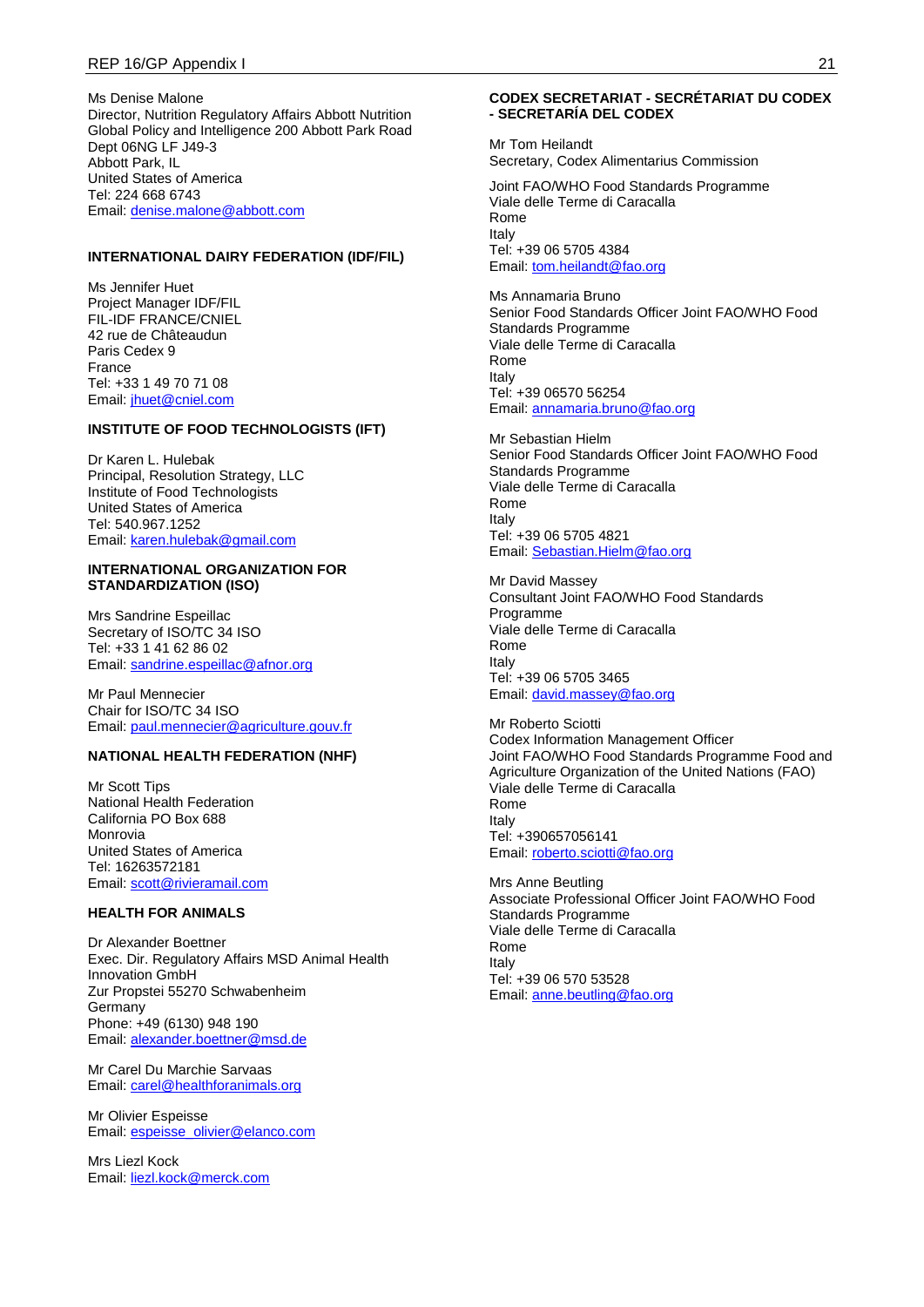#### **FOOD AND AGRICULTURE ORGANIZATION OF THE UNITED NATIONS - ORGANISATION DES NATIONS UNIES POUR L'ALIMENTATION ET L'AGRICULTURE - ORGANIZACIÓN DE LAS NACIONES UNIDAS PARA LA ALIMENTACION Y LA AGRICULTURA**

Dr Renata Clarke Senior Officer FAO/WHO Food Standards Programme Viale delle Terme di Caracalla Rome Italy Tel: +39 06 5705 2010 Email: [renata.clarke@fao.org](mailto:renata.clarke@fao.org)

#### **WORLD HEALTH ORGANIZATION - ORGANISATION MONDIALE DE LA SANTÉ - ORGANIZACIÓN MUNDIAL DE LA SALUD**

Mr Kazuaki Miyagishima Director World Health Organization (WHO) Department of Food Safety and Zoonoses 20, avenue Appia Geneva 27 **Switzerland** Tel: +41 22 791 2773 Email: [miyagishimak@who.int](mailto:miyagishimak@who.int)

Ms Egle Granziera Legal Officer World Health Organization (WHO) Governing Bodies and Public International Law 20, avenue Appia Geneva 27 **Switzerland** Tel: +41 22 791 3680 Email: [granzierae@who.int](mailto:granzierae@who.int)

Ms Andrea Barrios Villarreal FAO/WHO Consultant Geneva **Switzerland** Email: [abarriosvillarreal@gmail.com](mailto:abarriosvillarreal@gmail.com)

Mrs Catherine Mulholland Administrator, FAO/WHO Codex Trust Fund World Health Organization Department of Food Safety and Zoonoses (FOS) 20 Avenue Appia Geneva 27 **Switzerland** Tel: 41 22 791 3080 Email: [mulhollandc@who.int](mailto:mulhollandc@who.int)

Dr Rei Nakagawa Email: [nakagawar@who.int](mailto:nakagawar@who.int)

#### **FRENCH SECRETARIAT - SECRÉTARIAT FRANÇAIS -SECRETARIATO FRANCÉS**

Mrs Jocelyne Gabez Assistante Secrétariat Ministry of Agriculture Agrifood and Forestry DGAL 251 rue de Vaugirard Paris Cedex 15 France Email: [jocelyne.gabez@agriculture.gouv.fr](mailto:jocelyne.gabez@agriculture.gouv.fr)

Mrs Dominique Legros Cheffe du secteur CIAA (FAO) SGAE - Premier ministre Comité interministériel de l'agriculture et de l'alimentation - CIAA 68, rue de Bellechasse Paris France Email: [dominique.legros@sgae.gouv.fr](mailto:dominique.legros@sgae.gouv.fr)

Mrs Geneviève Raoux Organisatrice CCGP Direction Générale de la Concurrence, de la Consommation et de la Répression des Fraudes Ministère de l'Economie, de l'Industrie et du Numérique 59, boulevard Vincent Auriol Télédoc 223 75703 Paris Cedex 13 France Email: [genevieve.raoux@dgccrf.finances.gouv.fr](mailto:genevieve.raoux@dgccrf.finances.gouv.fr)

Mr Pierre Velge Adjoint au chef de secteur CIAA (FAO) SGAE - Premier ministre Comité interministériel de l'agriculture et de l'alimentation - CIAA 68, rue de Bellechasse Paris France Tel: +33 1 44 87 16 02 Email: [Pierre.VELGE@sgae.gouv.fr](mailto:Pierre.VELGE@sgae.gouv.fr)

### **MONACO - MÓNACO**

Dr Deborah Ouzemane Chef de la Division de Securite Sanitaire et Alimentaire V.le Puccini 48 bd d'Italie Monaco Email: [douzemane@gouv.mc](mailto:douzemane@gouv.mc)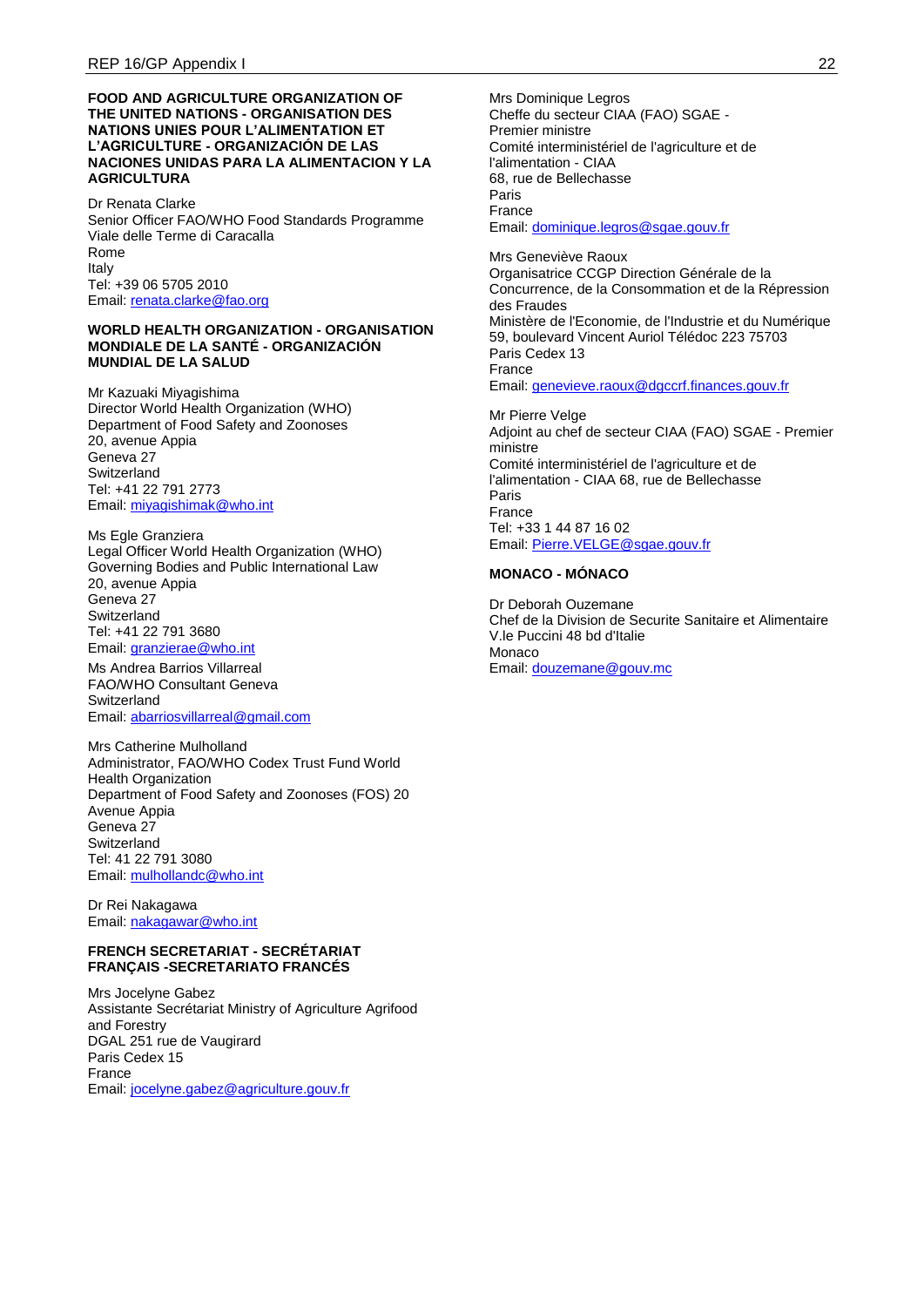# **Appendix II**

# **TERMS OF REFERENCE FOR A CODEX SECRETARIAT-LED INTERNAL REVIEW OF CODEX WORK MANAGEMENT AND FUNCTIONING OF THE EXECUTIVE COMMITTEE**

**N.B.:** Grey shaded sections in this document mark those that were included in the working document (CX/GP 16/30/3) but that were not examined by CCGP30 due to time constraints.

# **1 Introduction**

# *1.1 Context for the review*

In 2002, a joint FAO/WHO evaluation team and expert panel conducted an "Evaluation of the Codex Alimentarius and other FAO and WHO Work on Food Standards".<sup>1</sup> This was a wide reaching exercise that aimed to provide input into decision making on future policy, strategy and management at the level of FAO and WHO Governing Bodies and their respective Secretariats and to the Codex Alimentarius Commission. The evaluation report was distributed for comments and the Codex Secretariat subsequently produced a list of 38 proposals which it then reported on to the Commission over the period 2004-2009 at which point the exercise was considered completed.

In 2014, CCEXEC69 agreed that a two stage process, first internal and Secretariat-led and then external could be undertaken in order to evaluate the work management systems and practices of Codex according to Strategic Goal 4 of the Codex Strategic Plan 2014-2019. CCEXEC69 requested the Secretariat to prepare, in collaboration with FAO and WHO, a paper identifying scope and processes to evaluate the work management of Codex for consideration by CCGP29 in May 2015. It was agreed that the background to this paper would include an analysis of the implementation of the 2002 Codex evaluation and that the paper would also address the issues related to the effectiveness and representativeness of CCEXEC.

In 2015, CAC38 requested the Secretariat to create a new document with FAO and WHO taking into account the working document<sup>2</sup> and all comments and discussions in the process thus far (CCGP28-29, CCEXEC69-70, written comments and replies to the circular letter<sup>3</sup> on the outcome of CCEXEC70).

# **2 Review Framework**

### *2.1 Purpose*

The main purposes of the Review of Codex Work Management and Functioning of the Executive Committee (the Review) are as follows:

 **[** Assess the efficiency and effectiveness of Codex work management practices in light of the implementation of the current Strategic Plan, with particular focus on SG4;

OR

- Assess the efficiency and effectiveness of Codex work management practices according to SG4 of the Codex Strategic Plan (2014-2019); **]**
- Formulate recommendations to address any findings or observations identified by the assessment.

#### *2.2 Scope*

The review will focus on Codex work management practices and the relationship between the Codex Alimentarius Commission and CCEXEC including:

- The objectives, outcomes and activities of SG4;
- **[** Roles and competencies of Chairs, Vice-Chairs and of CCEXEC members;
- Core functions and responsibilities of CCEXEC, including critical review;
- Responsiveness to emerging issues; and
- Cross-collaboration between Codex Committees. **]**

The Review will focus on Codex work since 2009, when the implementation of the 2002 Evaluation was considered completed.

The Review will not assess the issues regarding the structure and function of the Codex subsidiary bodies and the Codex decision-making process.

<sup>-</sup>[ALINORM 03/25/3](ftp://ftp.fao.org/codex/meetings/CAC/cac25/alx3_03e.pdf)

<sup>&</sup>lt;sup>2</sup> [CX/CAC 15/38/9](ftp://ftp.fao.org/codex/meetings/CAC/CAC38/cac38_09e.pdf)

<sup>3</sup> [CL 2015/20-CAC](ftp://ftp.fao.org/codex/Circular_Letters/CxCL2015/cl15_20e.pdf)